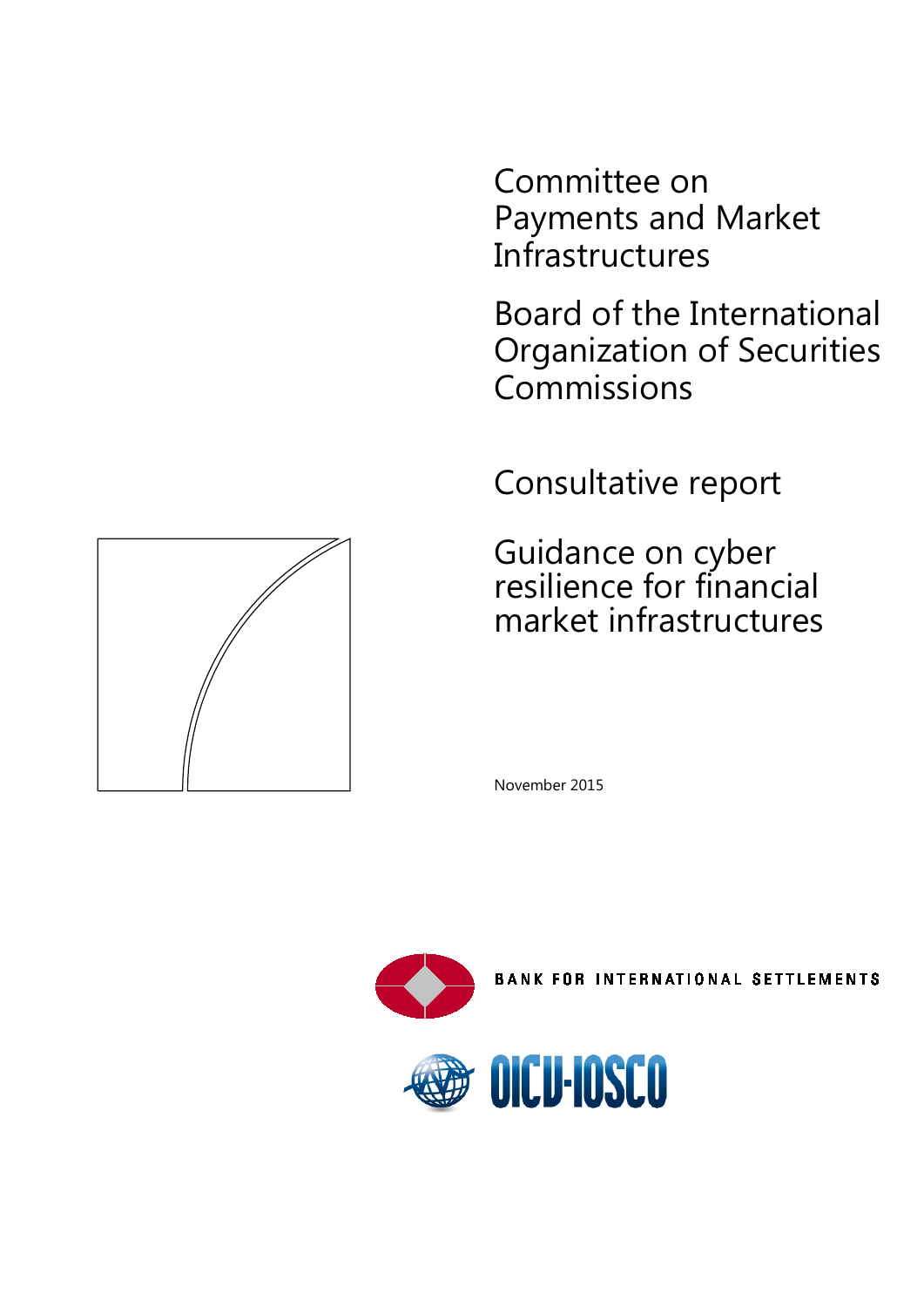This publication is available on the BIS website [\(www.bis.org\)](http://www.bis.org/) and the IOSCO website [\(www.iosco.org\)](http://www.iosco.org/).

*© Bank for International Settlements and International Organization of Securities Commissions 2015. All rights reserved. Brief excerpts may be reproduced or translated provided the source is stated.*

ISBN 978-92-9197-288-3 (online)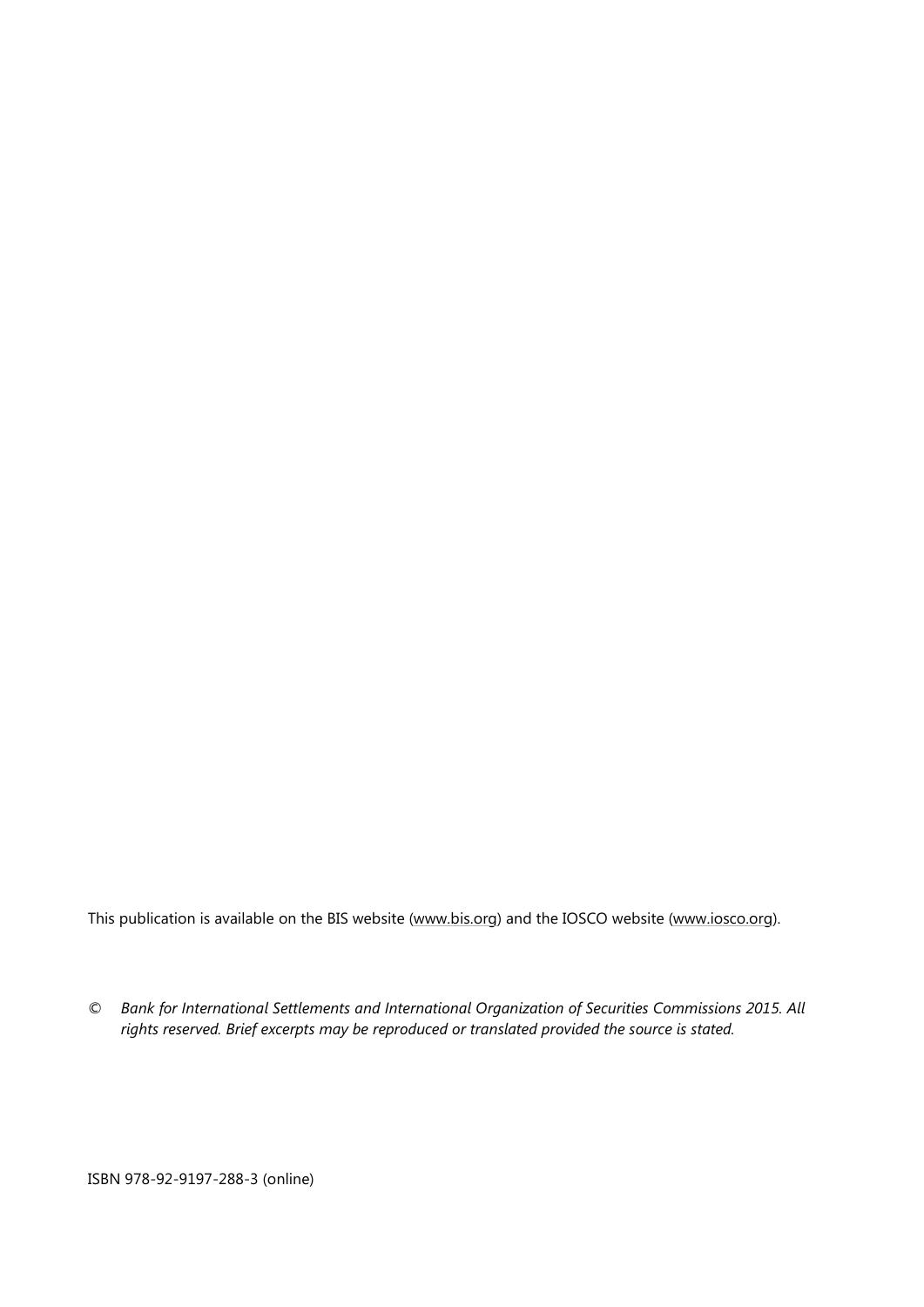### Contents

| 1. |     |  |  |
|----|-----|--|--|
|    | 1.1 |  |  |
|    | 1.2 |  |  |
|    | 1.3 |  |  |
| 2. |     |  |  |
|    | 2.1 |  |  |
|    | 2.2 |  |  |
|    | 2.3 |  |  |
| 3. |     |  |  |
|    | 3.1 |  |  |
|    | 3.2 |  |  |
|    | 3.3 |  |  |
| 4. |     |  |  |
|    | 4.1 |  |  |
|    | 4.2 |  |  |
|    | 4.3 |  |  |
|    | 4.4 |  |  |
|    | 4.5 |  |  |
| 5. |     |  |  |
|    | 5.1 |  |  |
|    | 5.2 |  |  |
| 6. |     |  |  |
|    | 6.1 |  |  |
|    | 6.2 |  |  |
|    | 6.3 |  |  |
|    | 6.4 |  |  |
| 7. |     |  |  |
|    | 7.1 |  |  |
|    | 7.2 |  |  |
|    | 7.3 |  |  |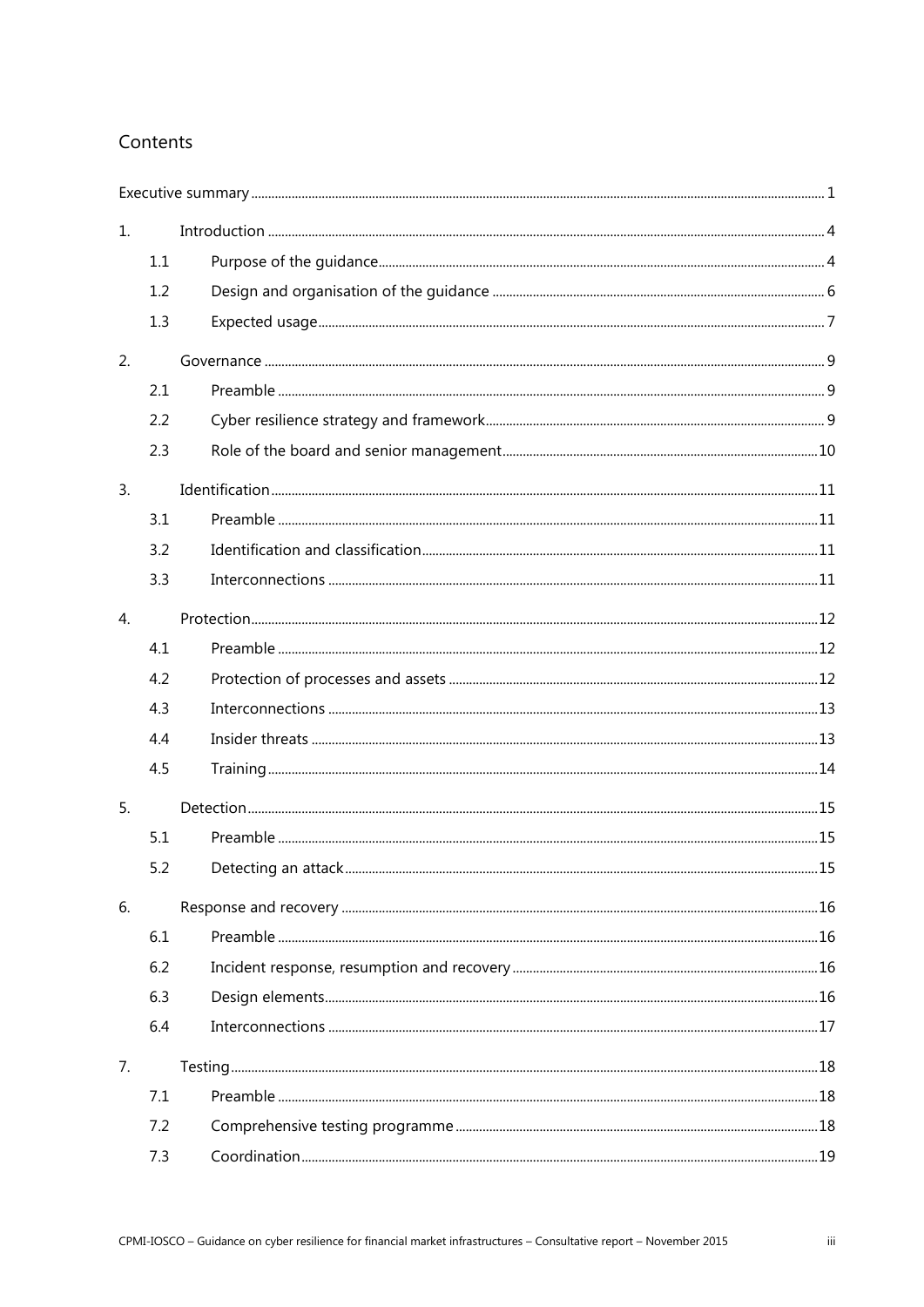| 8. |     |  |
|----|-----|--|
|    | 8.1 |  |
|    | 8.2 |  |
|    | 8.3 |  |
| 9. |     |  |
|    | 9.1 |  |
|    | 9.2 |  |
|    | 9.3 |  |
|    |     |  |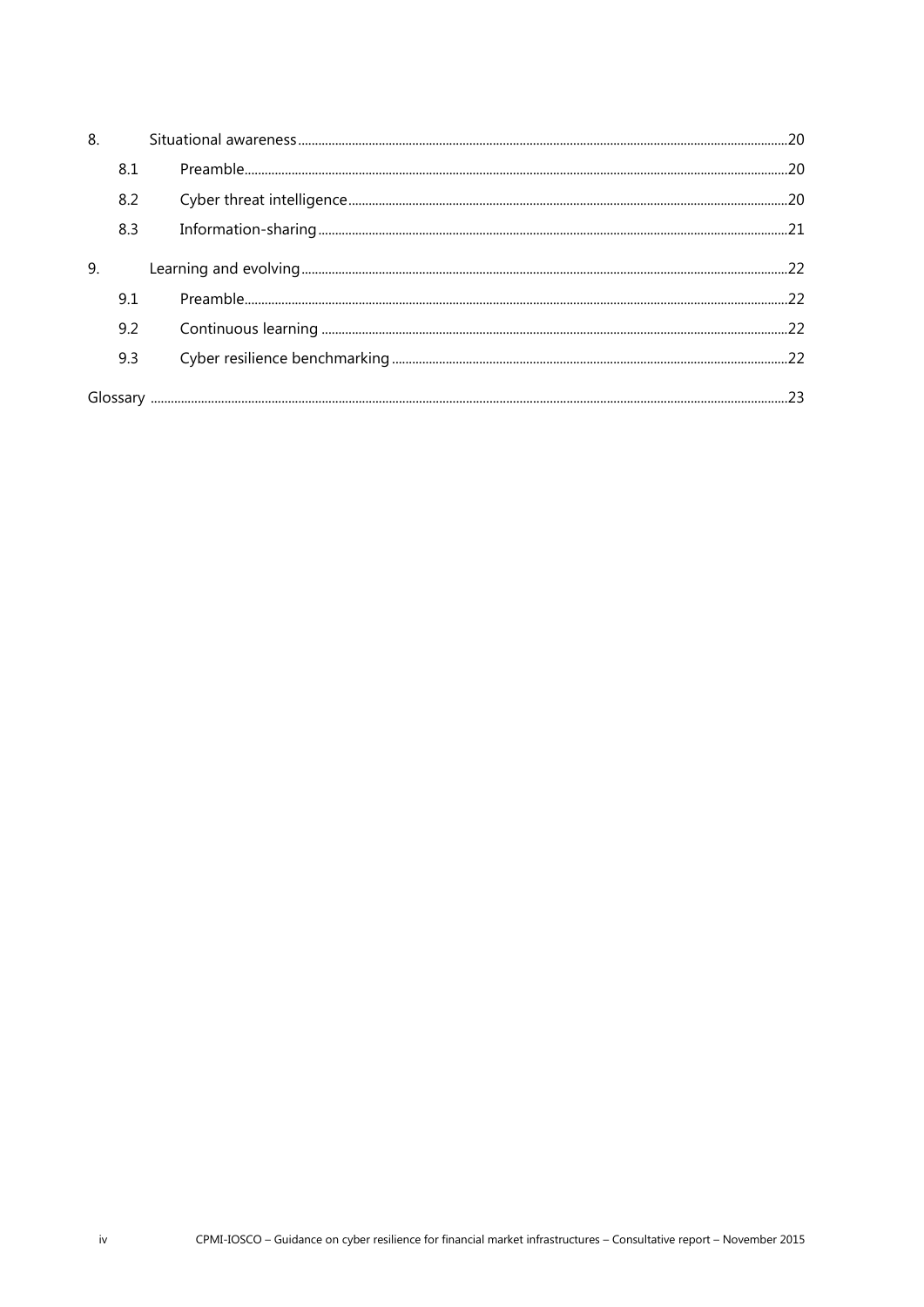## <span id="page-4-0"></span>Executive summary $1$

*Purpose*. The purpose of this document is to provide quidance for financial market infrastructures (FMIs)<sup>[2](#page-4-2)</sup> to enhance their cyber resilience. The safe and efficient operation of FMIs is essential to maintaining and promoting financial stability and economic growth. If not properly managed, FMIs can be sources of financial shocks, such as liquidity dislocations and credit losses, or a major channel through which these shocks are transmitted across domestic and international financial markets. In this context, the level of operational resilience of FMIs, including cyber resilience, can be a decisive factor in the overall resilience of the financial system and the broader economy.

*Outline*. The guidance is presented in chapters that outline five primary risk management categories and three overarching components that should be factored across an FMI's cyber resilience framework. The risk management categories are: governance; identification; protection; detection; and response and recovery. The overarching components are: testing; situational awareness; and learning and evolving. In order to achieve resilience objectives, investments across these guidance categories can be mutually reinforcing and should be considered jointly.

*Relationship with the PFMI*. This document provides supplemental guidance to the CPMI-IOSCO Principles for Financial Market Infrastructures (PFMI), primarily in the context of governance (Principle 2), the framework for the comprehensive management of risks (Principle 3), settlement finality (Principle 8), operational risk (Principle 17) and FMI links (Principle 20). It is not intended to impose additional standards on FMIs beyond those set out in the PFMI, but instead the guidance details the preparations and measures that FMIs should undertake to enhance their cyber resilience capabilities with the objective of limiting the escalating risks that cyber threats pose to financial stability.

*Broad relevance*. While the guidance is directly aimed at FMIs, it is important for FMIs to take on an active role in outreach to their participants and other relevant stakeholders to promote understanding and support of resilience objectives and their implementation. Given the extensive interlinkages and interdependencies in the financial system, adequate cyber security practices at an FMI do not necessarily ensure cyber resilience in the markets it serves. In particular, the markets' overall cyber resilience is dependent not only on the resilience of a single FMI, but also on that of interconnected FMIs, of service providers and of the participants.

*Collaboration*. Effective solutions may necessitate collaboration between FMIs and their stakeholders as they seek to strengthen their own cyber resilience. The outcome of such collaboration should be considered in their individual and collective strategic planning. Efforts to coordinate the design of resilience solutions may bring enhanced strategies forward in a more timely and efficient way. Increased resilience can be achieved if heightened resilience objectives are explicitly incorporated in the design and review of systems and processes. Because the cyber resilience of FMIs supports broader financial stability objectives and in light of significant interdependencies in clearing and settlement processes, it is important for authorities to cooperate, recognising that such cooperation may help authorities consider, where appropriate, consistency of direction in their oversight and supervision of both FMIs and their relevant stakeholders. Moreover, authorities and FMIs may need to call upon technology companies and other firms to help identify and develop efficient and effective solutions.

*Governance*. Consistent with effective management of other forms of risk faced by an FMI, sound governance is key. Cyber governance refers to the arrangements an FMI has put in place to establish, implement and review its approach to managing cyber risks. Effective governance should start with a clear

- <span id="page-4-1"></span> $1 -$  Technical terms are explained in the glossary on page 23.
- <span id="page-4-2"></span> $2^2$  Consistent with the definition in the PFMI, the term "FMI" refers to systemically important payment systems, central securities depositories (CSDs), securities settlement systems (SSSs), central counterparties (CCPs) and trade repositories (TRs). Relevant authorities, however, may decide to apply this guidance to types of infrastructure not formally covered by this report.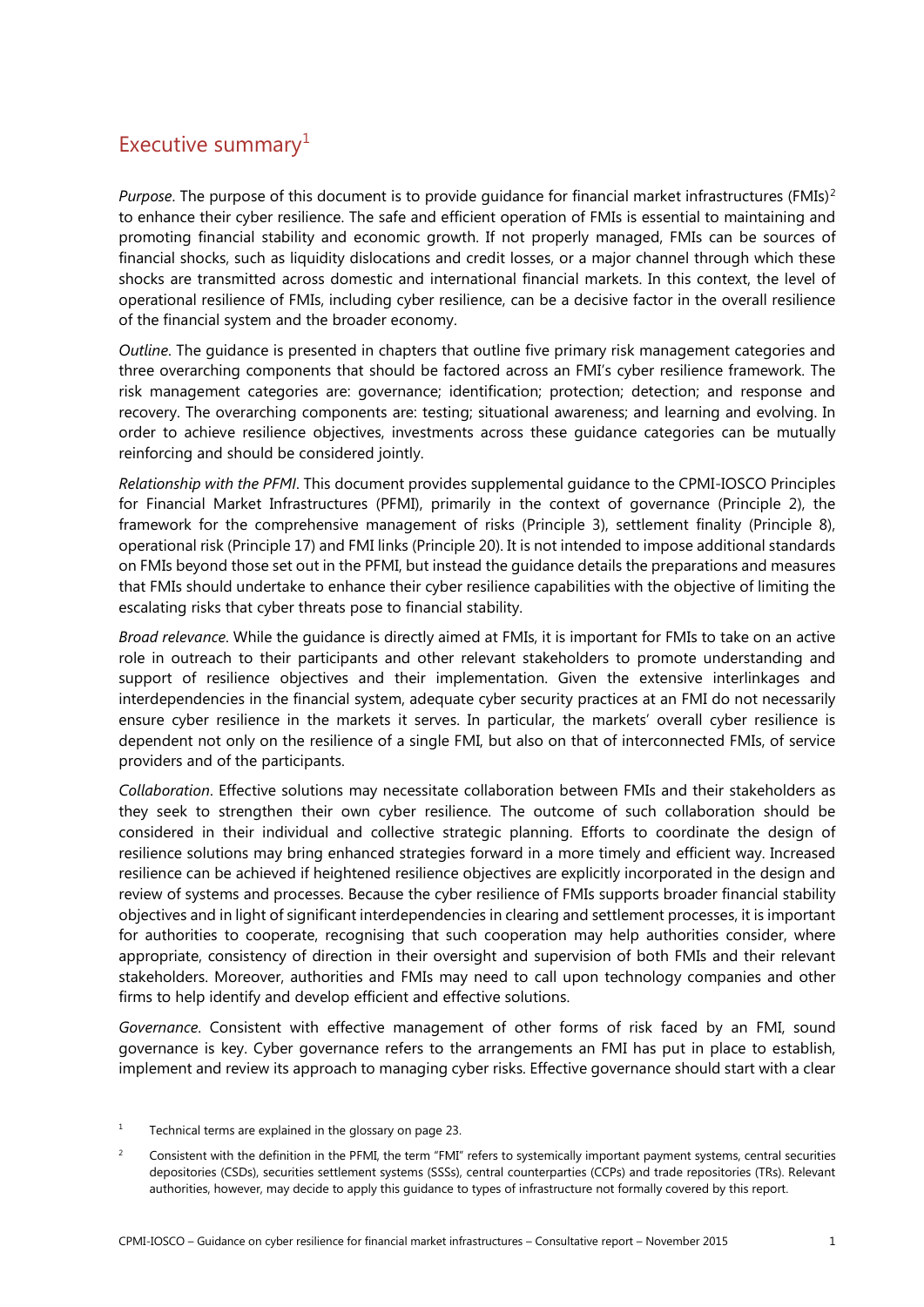and comprehensive cyber resilience framework that accords a high priority to the safety and efficiency of the FMI's operations while supporting broader financial stability objectives. The framework should define the FMI's cyber resilience objectives, as well as the requirements for people, processes and technology necessary to manage cyber risks. This framework should include timely communication and collaboration with relevant stakeholders. It is essential that the framework be supported by clearly defined roles and responsibilities of the FMI's board (or equivalent) and its management, and it is incumbent upon its board and management to create a culture which recognises that staff at all levels, as well as interconnected service providers, have important responsibilities in ensuring the FMI's cyber resilience. The chapter on governance includes guidance on the basic elements of an FMI's cyber resilience framework and how an FMI's governance arrangements should support that framework.

*Identification*. Given that FMIs' operational failure can negatively impact financial stability, it is important that FMIs identify their critical business functions and supporting information assets that should be protected, in order of priority, against compromise. The chapter on identification outlines how an FMI should identify and classify business processes, information assets, system access and external dependencies. This helps the FMI to better understand its internal situation, the cyber risks that it bears from and poses to entities in its ecosystem, and how it can coordinate with relevant stakeholders when designing and implementing its cyber resilience efforts.

*Protection.* Cyber resilience depends on effective security controls that protect the confidentiality, integrity and availability of its assets and services. The chapter on protection urges FMIs to implement appropriate and effective controls and design systems and processes in line with leading cyber resilience and information security practices to prevent, limit and contain the impact of a potential cyber incident.

*Detection*. An FMI's ability to detect the occurrence of anomalies and events indicating a potential cyber incident is essential to strong cyber resilience. Early detection provides an FMI with useful lead time to mount appropriate countermeasures against a potential breach, and allows proactive containment of actual breaches. Given the stealthy and sophisticated nature of cyber attacks and the multiple entry points through which a compromise could take place, advanced capabilities to extensively monitor for anomalous activities are needed. The chapter on detection outlines monitoring and process tools to be used by an FMI for the detection of cyber incidents.

*Response and recovery*. Financial stability may depend on the ability of an FMI to settle obligations when they are due, at a minimum by the end of the value date. An FMI should design and test its systems and processes to enable the safe resumption of critical operations within two hours of a cyber disruption and to enable itself to complete settlement by the end of the day the disruption occurred, even in the case of extreme but plausible scenarios. Although authorities recognise the challenges that FMIs face in achieving cyber resilience objectives, it is also recognised that current and emerging practices and technologies may serve as viable options to attain those objectives.<sup>[3](#page-5-0)</sup> Furthermore, the rationale for establishing this resumption objective stands irrespective of the challenge to achieve it. Continuity planning is essential in meeting related objectives. The chapter on response and recovery provides guidance on how an FMI should respond in order to contain, resume and recover from successful cyber attacks.

*Testing.* Once employed within an FMI, all elements of a cyber resilience framework should be rigorously tested to determine their overall effectiveness. Sound testing regimes produce findings that should be used to identify gaps against stated resilience objectives and provide credible and meaningful inputs to the FMI's management of cyber risks. The chapter on testing provides guidance on areas that should be included in an FMI's testing programme and how results from testing can be used to improve its cyber resilience framework.

<span id="page-5-0"></span><sup>3</sup> See CPMI*[, Cyber resilience in financial market infrastructures](http://www.bis.org/cpmi/publ/d122.pdf)*, Section 4.3.3, for potential solutions provided by FMIs during the CPMI industry interviews.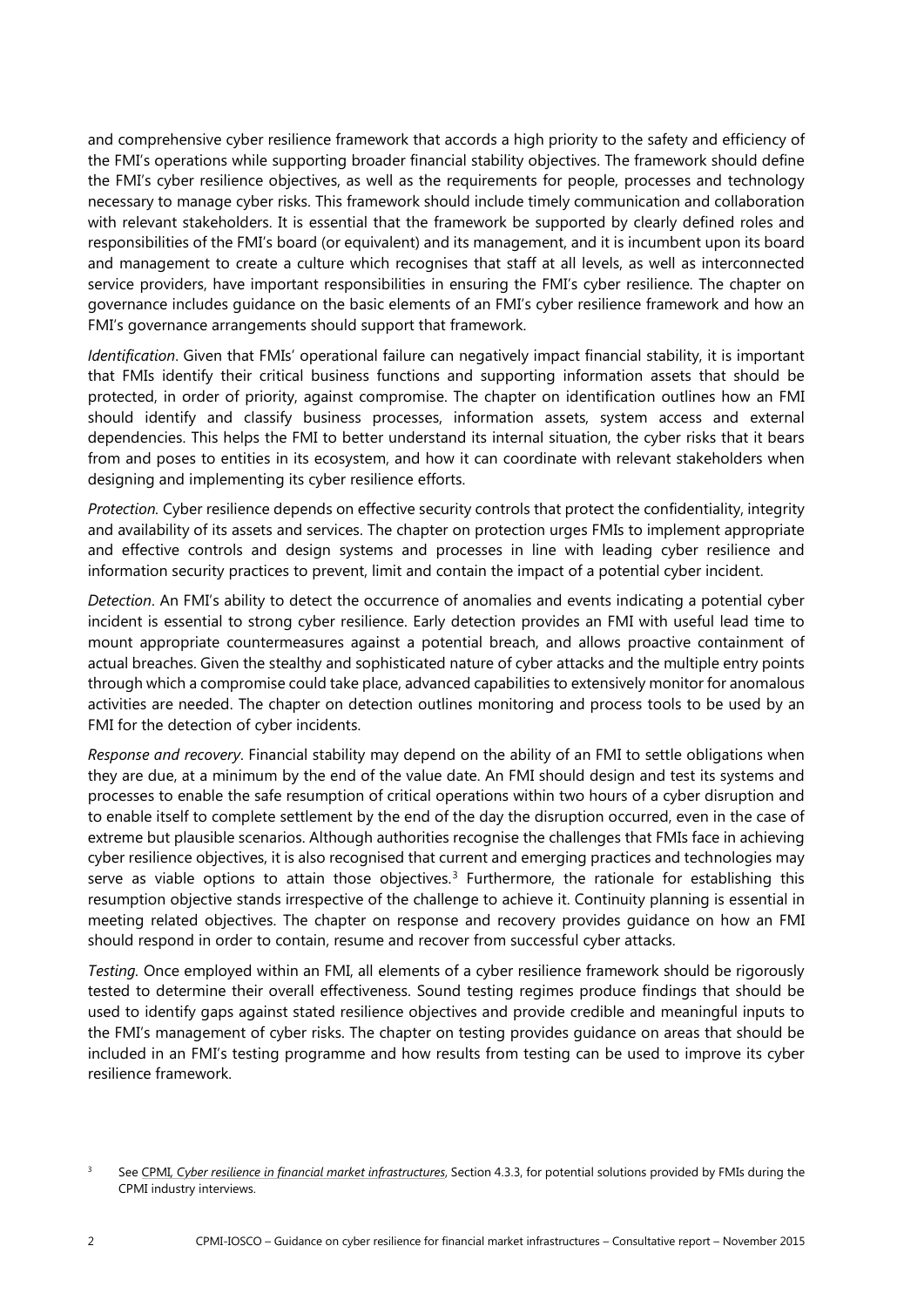*Situational awareness*. Strong situational awareness can significantly enhance an FMI's ability to understand and pre-empt cyber events, and to effectively detect, respond to and recover from cyber attacks that are not prevented. Specifically, a keen appreciation of the threat landscape can help an FMI better understand the vulnerabilities in its critical business functions, and facilitate the adoption of appropriate risk mitigation strategies. The chapter on situational awareness provides guidance on how an FMI could proactively monitor the cyber threat landscape, and acquire and make effective use of actionable threat intelligence to validate its risk assessments, strategic direction, resource allocation, processes, procedures and controls with respect to building cyber resilience. This chapter also stresses the importance of an FMI's active participation in information-sharing arrangements and collaboration with trusted stakeholders within and outside the industry to enhance resilience of the FMI and its ecosystem.

*Learning and evolving*. The last chapter emphasises the importance of implementing an adaptive cyber resilience framework that evolves with the dynamic nature of cyber risks and strategies to mitigate those risks. FMIs should aim to instil a culture of cyber risk awareness and demonstrate ongoing re-evaluation and improvement of their cyber resilience posture at every level within the organisation.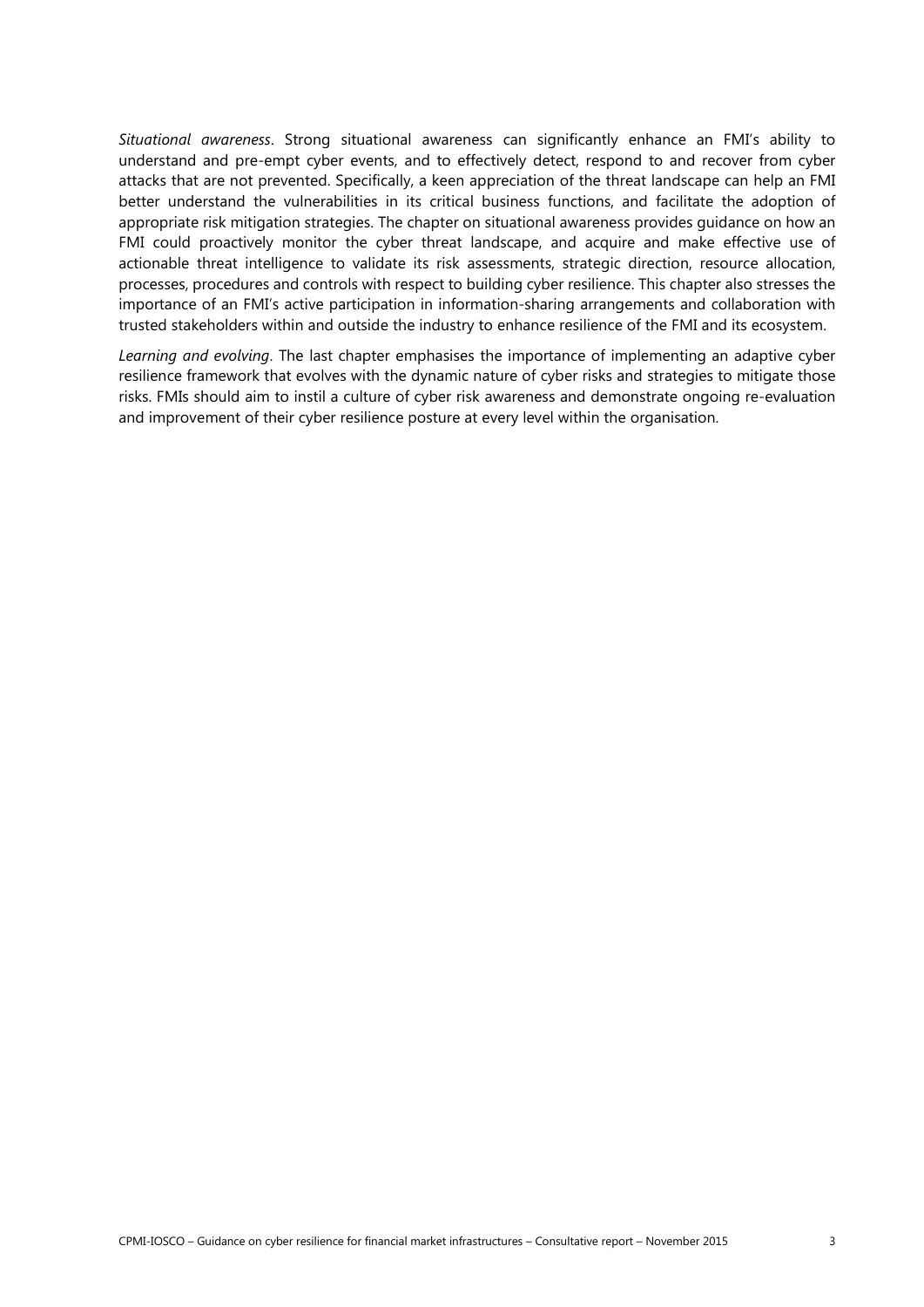# <span id="page-7-0"></span>1. Introduction

### <span id="page-7-1"></span>1.1 Purpose of the guidance

1.1.1 *Purpose.* The purpose of this document is to provide guidance for FMIs to enhance their cyber resilience. In the context of this guidance, "cyber resilience" is an FMI's ability to anticipate, withstand, contain and rapidly recover from disruption caused by a cyber attack. FMIs, which facilitate the clearing, settlement and recording of monetary and other financial transactions, play a critical role in fostering financial stability.[4](#page-7-2) While safe and efficient FMIs contribute to maintaining and promoting financial stability and economic growth, FMIs may also concentrate risk. If not properly managed, FMIs can be sources of financial shocks, such as liquidity dislocations and credit losses, or a major channel through which these shocks are transmitted across domestic and international financial markets. In this context, the level of operational resilience of FMIs, including cyber resilience, can be a decisive factor in the overall resilience of the broader financial system.

1.1.2 *Cyber risks in the PFMI.* In April 2012, the Committee on Payment and Settlement Systems (CPSS (now CPMI)) and the Technical Committee of the International Organization of Securities Commissions (IOSCO) published the Principles for Financial Market Infrastructures (PFMI).<sup>[5](#page-7-3)</sup> The main public policy objectives were "to enhance safety and efficiency in payment, clearing, settlement, and recording arrangements, and more broadly, to limit systemic risk and foster transparency and financial stability". The PFMI recognise operational risk, including cyber risk, as a specific key risk faced by FMIs, and state that an FMI should have governance arrangements and objectives to manage these risks within a comprehensive risk management framework.<sup>[6](#page-7-4)</sup> The management of cyber risks is included in the expectations outlined in Principle 17 and its supporting key considerations.

1.1.3 *Cyber risks are unique.* While cyber risks should be managed as part of an FMI's overall operational risk management framework, some unique characteristics of cyber risk present challenges to FMIs' traditional operational risk management frameworks:

- a. First, a distinguishing characteristic of sophisticated cyber attacks is the persistent nature of a campaign conducted by an often highly motivated attacker. The presence of an active, persistent and sometimes highly sophisticated adversary in cyber attacks means that, unlike most other sources of risk, malicious cyber attacks are often difficult to identify or fully eradicate and the breadth of damage difficult to determine.
- b. Second, there is a broad range of entry points through which an FMI could be compromised. As a result of their interconnectedness, cyber attacks could come through an FMI's participants, linked FMIs, service providers, vendors and vendor products. FMIs could themselves become a channel to further propagate cyber attacks – for example, via the distribution of malware to interconnected entities. Unlike physical operational disruptions, cyber risk posed by an interconnected entity is not necessarily related to the degree of that entity's relevance to the FMI's business. From a cyber perspective, the small-value/volume participant or a vendor providing non-critical services may be as risky as a major participant or a critical service provider. Internally, the risk of insider threat from rogue or careless employees opens up yet another avenue for possible compromises.
- c. Third, certain cyber attacks can render some risk management and business continuity arrangements ineffective. For example, automated system and data replication arrangements that

<span id="page-7-2"></span><sup>4</sup> See also PFMI, paragraphs 1.3 and 1.20.

<span id="page-7-3"></span><sup>5</sup> Se[e http://www.bis.org/cpmi/publ/d101.htm.](http://www.bis.org/cpmi/publ/d101.htm)

<span id="page-7-4"></span><sup>6</sup> Section 2.0, "Overview of key risks in financial market infrastructures"; paragraph 2.9, "Operational risk"; and Principle 3, "Framework for the comprehensive management of risks".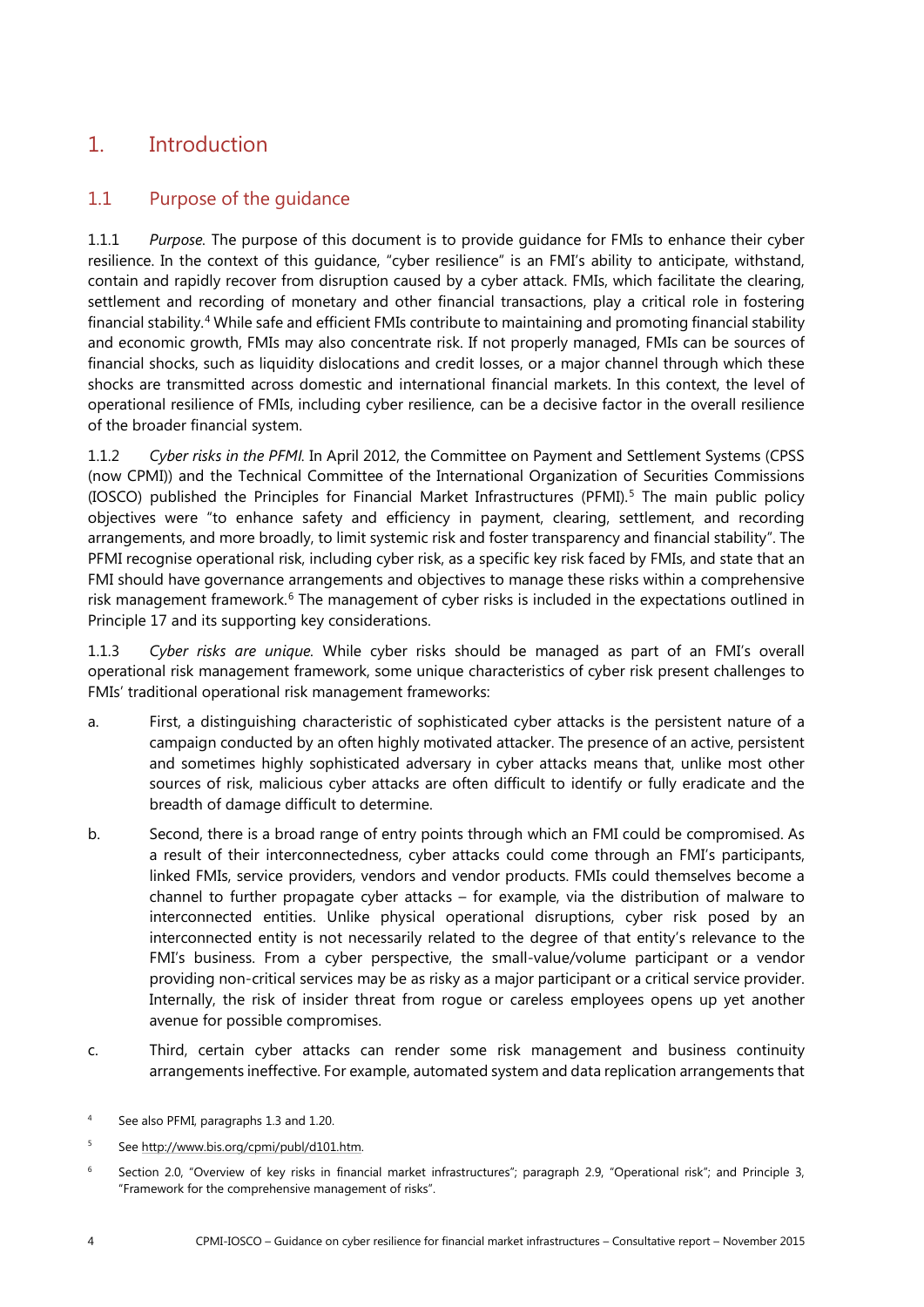are designed to help preserve sensitive data and software in the event of a physical disruptive event might in some instances fuel the propagation of malware and corrupted data to backup systems. Overall, a cyber attack's potential to cause significant service disruptions to the broader financial system dictates the urgency of having an effective approach in place to manage it, and to ensure that service resumption does not introduce additional risks to an FMI or the wider financial sector.

d. Fourth, cyber attacks can be stealthy and propagate rapidly within a network of systems. For example, they can exploit unknown vulnerabilities and weak links in systems and protocols to cause service disruptions and/or infiltrate an FMI's internal network. Malware designed to take advantage of such latent vulnerabilities may easily circumvent controls. To minimise the impact of such attacks, FMIs would require capabilities to swiftly detect, respond to, contain and recover from such attacks.

1.1.4 *The most relevant principles from the PFMI.* This document is intended to provide supplemental guidance to the PFMI regarding cyber resilience, primarily in the context of those principles listed in Box 1. The guidance focuses on the preparations and measures that FMIs should undertake to enhance their cyber resilience capabilities, with the objective of limiting the increasing risks that cyber threats pose to their smooth operation and to financial stability.

Box 1

#### Key PFMI principles informing the guidance

**Principle 2: Governance** – *An FMI should have governance arrangements that are clear and transparent, promote the*  safety and efficiency of the FMI, and support the stability of the broader financial system, other relevant public interest *considerations, and the objectives of relevant stakeholders.*

**Principle 3: Framework for the comprehensive management of risks** – *An FMI should have a sound riskmanagement framework for comprehensively managing legal, credit, liquidity, operational, and other risks.* 

**Principle 8: Settlement finality** – *An FMI should provide clear and certain final settlement, at a minimum by the end of the value date. Where necessary or preferable, an FMI should provide final settlement intraday or in real time.*

**Principle 17: Operational risk** – *An FMI should identify the plausible sources of operational risk, both internal and external, and mitigate their impact through the use of appropriate systems, policies, procedures, and controls. Systems should be designed to ensure a high degree of security and operational reliability and should have adequate, scalable capacity. Business continuity management should aim for timely recovery of operations and fulfilment of the FMI's obligations, including in the event of a wide-scale or major disruption.*

**Principle 20: FMI links** – *An FMI that establishes a link with one or more FMIs should identify, monitor, and manage link-related risks.*

1.1.5 *Settlement finality and recovery time objective.* This report is informed, in particular, by two important elements included in the PFMI relating to the systemic importance of FMIs: (i) the importance of assuring settlement when obligations are due and the finality of those transactions; and (ii) the ability of an FMI to resume operations within two hours following a disruption.

a. Principle 8 on settlement finality states: "An FMI should provide clear and certain final settlement, at a minimum by the end of the value date. Where necessary or preferable, an FMI should provide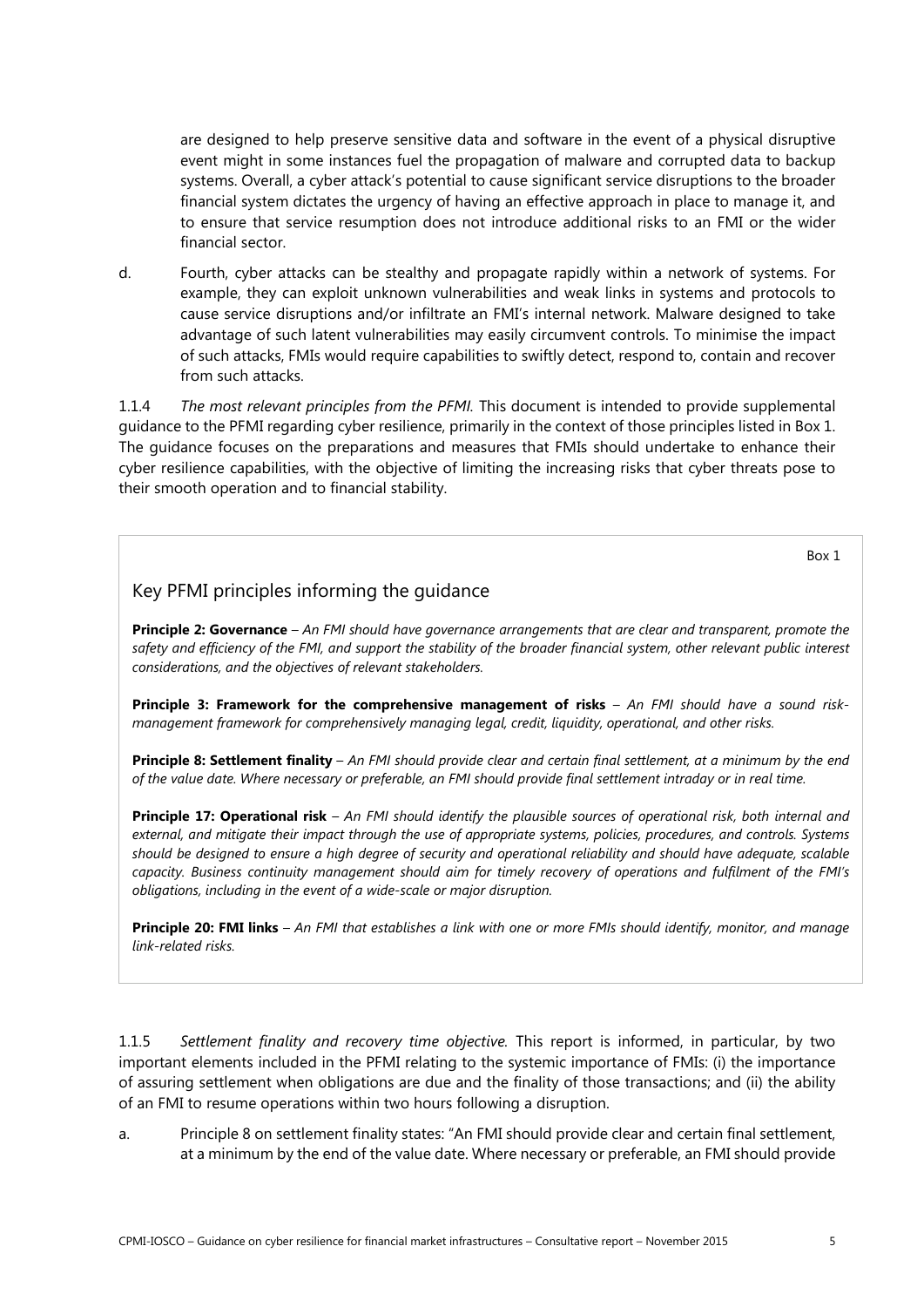final settlement intraday or in real time."[7](#page-9-1) The finality of settlement is important for the stability of the financial system. Credit, liquidity, market and legal risks are allocated among the parties to payments and securities transactions based on the principle of finality. The liquidity condition of financial institutions and their customers depends on the certainty of the assumption that transactions that are considered final will remain as such. In this guidance, the settlement finality principle is treated as a given.

b. Since financial stability may indeed depend on FMIs to process transactions and settle obligations when they are due, the PFMI impose stringent expectations on FMIs in the area of operational risk. Of significant importance is an FMI's ability to resume critical operations rapidly. Specifically, Key Consideration 6 of Principle 17 on operational risk establishes an expectation that an FMI's business continuity plan "should be designed to ensure that" it can "resume operations within two hours following disruptive events and enable the FMI to complete settlement by the end of the day of the disruption, even in the case of extreme circumstances".

#### <span id="page-9-0"></span>1.2 Design and organisation of the guidance

1.2.1 *Design.* This guidance is presented in chapters that outline five primary risk management categories and three overarching components that should be factored across an FMI's cyber resilience strategy and framework. The risk management categories are: (i) governance; (ii) identification; (iii) protection; (iv) detection; and (v) response and recovery. The overarching components are: (i) testing; (ii) situational awareness; and (iii) learning and evolving. Categories similar to those used in commonly recognised cyber resilience frameworks have been used as a logical way to organise and articulate related expectations. Figure 1 below depicts the relationship among these cyber resilience guidance categories.

<span id="page-9-1"></span><sup>&</sup>lt;sup>7</sup> See PFMI, paragraph 2.9, "Operational risk"; Principle 3, "Framework for the comprehensive management of risks"; and Principle 8, "Settlement finality".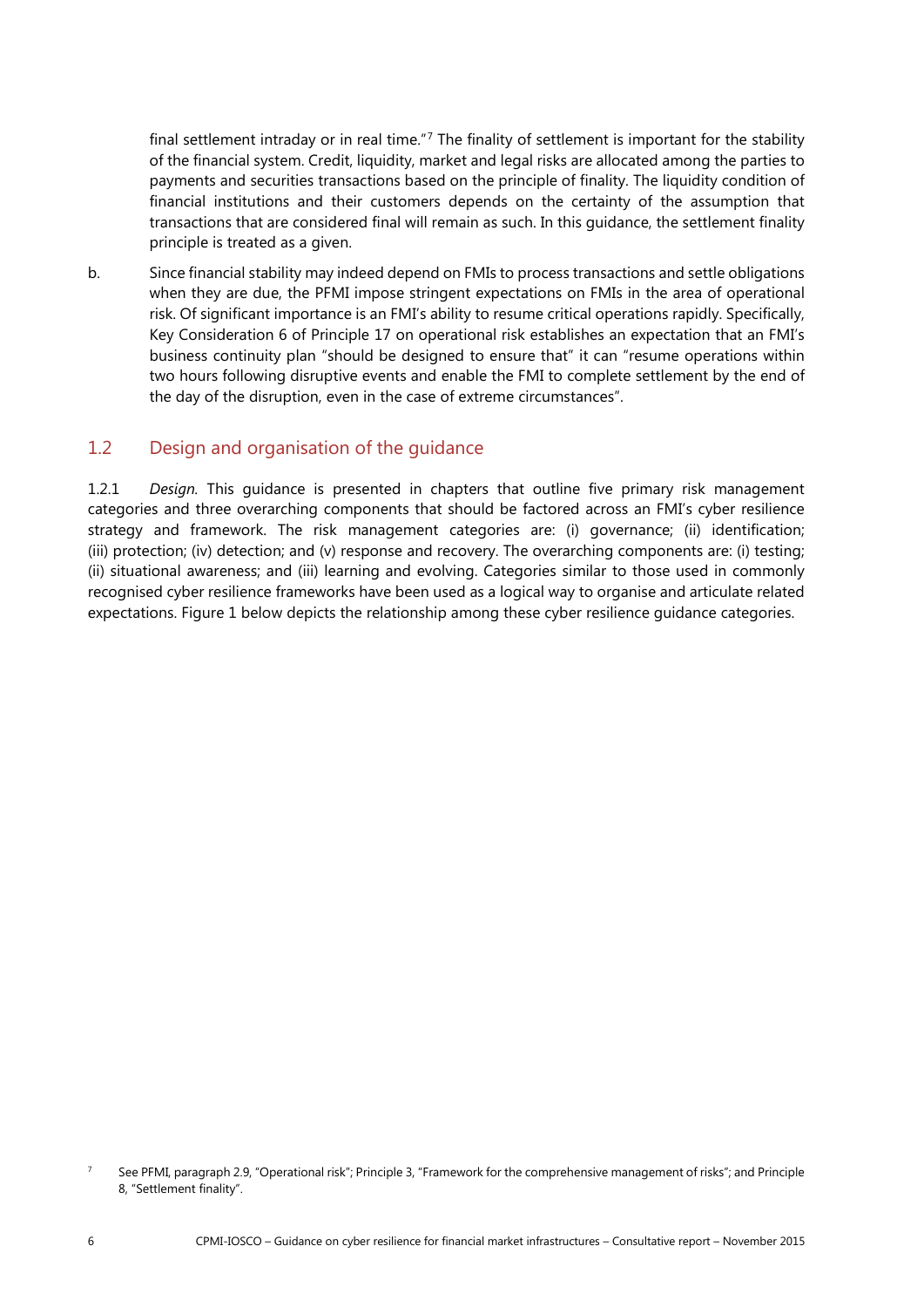

1.2.2 *Principles-based.* The guidance is principles-based, recognising that the dynamic nature of cyber threats requires evolving methods to mitigate these threats. Guidance requiring specific measures today may quickly become ineffective in the future. In some cases, however, specific examples are used to illustrate and clarify certain points.

1.2.3 *ICT controls should be present.* Importantly, the guidance is not intended to replace existing established information and communication technology (ICT) control guidance. A strong ICT control environment is fundamental and a critical component of an FMI's overall cyber resilience. Key consideration 5 of Principle 17 of the PFMI states that "an FMI should have comprehensive physical and information security policies that address all potential vulnerabilities and threats". In practice, in the context of cyber risk management, CPMI and IOSCO authorities expect FMIs to maintain robust ICT controls and consistently demonstrate effective control environments. This point is particularly important as many successful cyber attacks have been attributed to weak or inadequate ICT controls, even basic ones.

#### <span id="page-10-0"></span>1.3 Expected usage

1.3.1 *Target group.* This guidance is first and foremost directed to FMIs as defined in the PFMI, namely: systemically important payment systems, central securities depositories (CSDs), securities settlement systems (SSSs), central counterparties (CCPs) and trade repositories (TRs). Relevant authorities, however, may decide to apply this quidance to types of infrastructure not formally covered by this report.<sup>[8](#page-10-1)</sup>

<span id="page-10-1"></span><sup>&</sup>lt;sup>8</sup> In some cases, exchanges or other market infrastructures may own or operate entities or functions that perform centralised clearing and settlement processes that are covered by the guidance in this report. In general, however, this guidance is not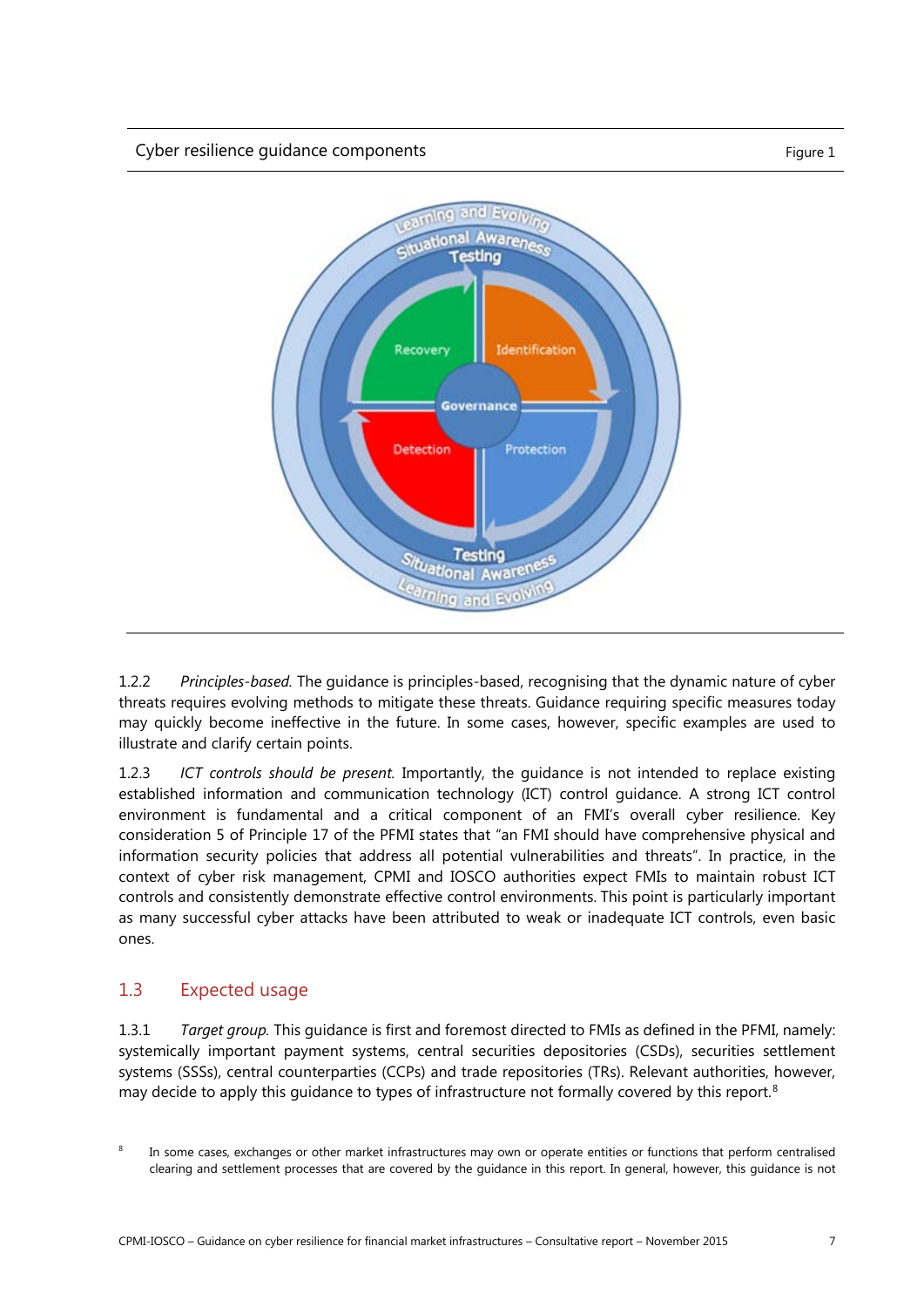1.3.2 *Role of the board and senior management.* The guidance should be considered an important reference for an FMI's board of directors and senior management, given that active involvement on the part of the board and senior management is instrumental in ensuring cyber resilience. The guidance should also be regarded as a reference by all FMI personnel responsible for designing, implementing or overseeing elements of the FMI's cyber resilience framework.

1.3.3 *Stakeholder considerations*. While the guidance is directly aimed at FMIs, it is important for FMIs to promote among their participants, service providers and other relevant stakeholders an understanding of the FMIs' resilience objectives, and to require appropriate action to support their implementation. Given the extensive interlinkages and interdependencies in the financial system, adequate cyber resilience is dependent not only on the resilience of a single FMI, but also on that of interconnected FMIs, of service providers and of the participants. Achieving effective solutions may require FMIs to collaborate with their stakeholders as they seek to strengthen their own cyber resilience. Efforts to coordinate the design of resilience solutions may bring enhanced strategies forward in a more timely and efficient way. The outcome of such collaboration should be considered in their individual and collective strategic planning. Increased resilience can be achieved if heightened resilience objectives are explicitly incorporated in the ongoing improvement or redesign of systems and processes. Because the cyber resilience of FMIs supports broader financial stability objectives and in light of significant interdependencies in clearing and settlement processes, it is important for authorities to cooperate, recognising that such cooperation may help authorities consider, where appropriate, consistency of direction in their oversight and supervision of both FMIs and their relevant stakeholders. Moreover, authorities and FMIs may need to call upon technology companies and other service providers to help identify and develop efficient and effective solutions.

1.3.4 *Swift and sustained actions to enhance cyber resilience*. It is recognised that FMIs may be at different levels of cyber resilience capability, and enhancing resilience could take time. Nevertheless, concerted redesign strategies over a reasonable and definite time period can result in cost-effective improvements. Given FMIs' systemic importance and extensive interconnections, and hence potential for risk contagion between FMIs, their participants and their service providers as well as other stakeholders in the transaction chain, FMIs should take appropriate, swift and sustained actions to enhance their cyber resilience. Such efforts should take into account this guidance.

1.3.5 *Ongoing efforts to improve FMIs' cyber resilience.* No cyber resilience framework can be expected to fully mitigate all cyber risks. Therefore, FMIs should make ongoing efforts to adapt, evolve and improve their cyber resilience, to increase the level of difficulty for perpetrators to carry out their exploits, and to improve the FMIs' capabilities to resume critical operations and recover from successful cyber attacks (see Chapter 9, "Learning and evolving"). In order to achieve resilience objectives, investments across the guidance categories included in this document can be mutually reinforcing and should be considered jointly.

1.3.6 *Guidance implementation in the context of the relevant legal framework*. The guidance is also pertinent to relevant regulatory, supervisory and oversight authorities as they carry out their responsibilities. It is recognised that national laws, regulations and institutional differences may determine how the guidance is adopted to achieve the intended objectives of this document. Accordingly, relevant regulatory, supervisory and oversight authorities, in carrying out their responsibilities, are urged to implement the guidance within the context of the legal framework of the relevant jurisdiction.

addressed to market infrastructures such as trading exchanges, trade execution facilities or multilateral trade compression systems.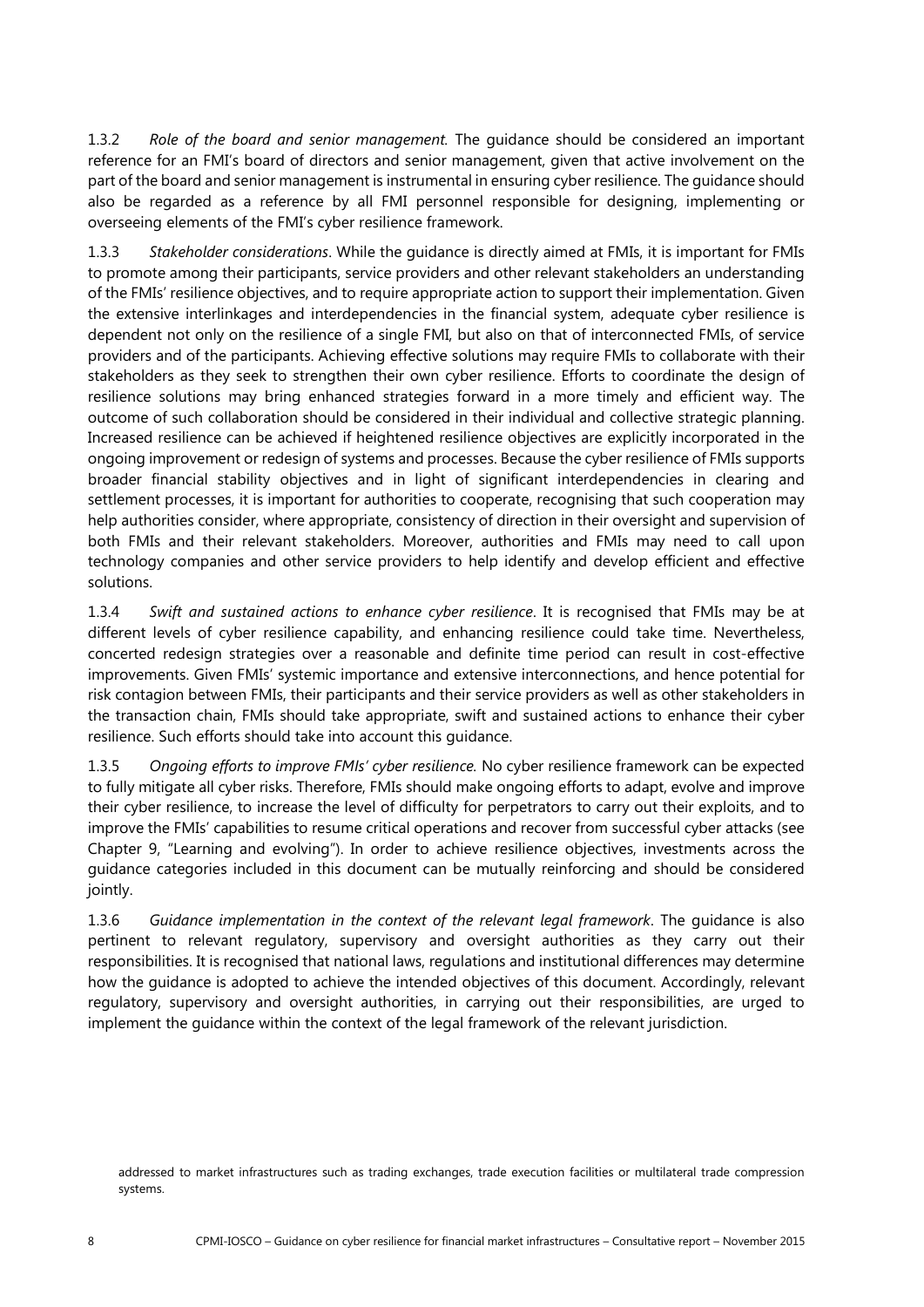## <span id="page-12-0"></span>2. Governance

### <span id="page-12-1"></span>2.1 Preamble

Cyber governance refers to the arrangements an FMI has put in place to establish, implement and review its approach to managing cyber risks. Effective governance should start with a clear and comprehensive cyber resilience strategy and framework that prioritises the security and efficiency of the FMI's operations, and supports financial stability objectives. The framework should define the FMI's cyber resilience objectives, as well as the requirements for people, processes and technology necessary for managing cyber risks and timely communication in order to enable an FMI to collaborate with relevant stakeholders to effectively respond to and recover from cyber attacks. It is essential that the framework be supported by clearly defined roles and responsibilities of the FMI's board (or equivalent) and its management, and it is incumbent upon its board and management to create a culture which recognises that staff at all levels have important responsibilities in ensuring the FMI's cyber resilience.

Strong cyber governance ensures that an FMI has a systematic and proactive approach to managing the prevailing and emerging cyber threats that it faces. It also ensures that cyber risks are appropriately considered and managed at all levels within the organisation and that appropriate resources and expertise are consistently brought to bear to deal with these risks. This chapter provides guidance on what basic elements an FMI's cyber resilience framework should include and how an FMI's governance arrangements should support that framework.

## <span id="page-12-2"></span>2.2 Cyber resilience strategy and framework

2.2.1 *Cyber resilience strategy*. An FMI's board should ratify a cyber resilience strategy that clearly articulates a vision of and principles on how the FMI intends to address cyber risks. The cyber resilience strategy should be closely aligned with, and complementary to, the resilience framework, ensuring it is capable of achieving its strategic objectives and outcomes.

2.2.2 *Cyber resilience framework*. Complementing the cyber resilience strategy, an FMI should establish a documented cyber resilience framework to clearly articulate how it plans to effectively identify the cyber risks that it faces, determine its cyber resilience objectives and risk tolerance, and mitigate and manage its cyber risks to support its objectives. The FMI's cyber resilience framework should support financial stability objectives while ensuring the ongoing efficiency, effectiveness and economic viability of its services to its users. Therefore, framework objectives should aim to maintain and promote the FMI's ability to anticipate, withstand, contain and recover from cyber attacks, so as to limit the likelihood or impact of a successful cyber attack on its operations or on the broader financial system. The FMI's cyber resilience strategy and framework should be reviewed and updated periodically to ensure that they remain relevant.

2.2.3 *Cyber is more than just ICT.* The strategies and measures in an FMI's cyber resilience framework should not be restricted to securing the viability of its information technology operations alone, but should also cover people and processes. The framework should, in addition, include timely communication to enable the FMI to collaborate with relevant stakeholders to effectively respond to and recover from cyber attacks, whether on the FMI or on the financial system as a whole.

2.2.4 *Enterprise risk management*. At the broader level, the FMI's cyber resilience framework should be consistent with its enterprise operational risk management framework. Such consistency is important, and recognises that an FMI's cyber resilience framework is likely to overlap with the policies, procedures and controls that it has established to manage other areas of risks. For example, cyber risk should also be a consideration in an FMI's physical security framework (eg to limit access to critical ICT infrastructure) and its human resource policies (eg to manage "insider" threats).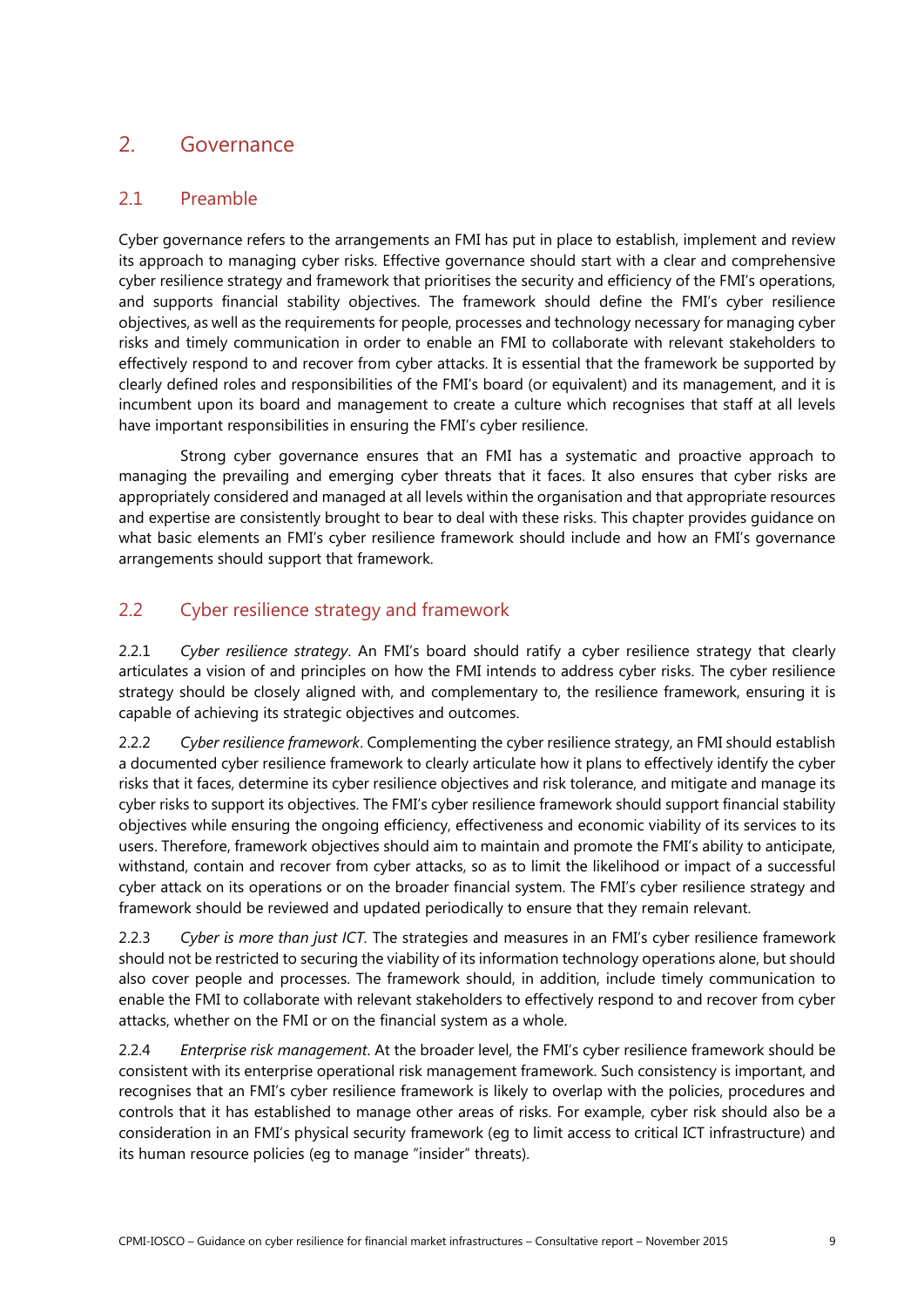2.2.5 *An FMI's ecosystem*. An FMI should take an integrated and comprehensive view of the potential cyber threats it faces. In particular, an FMI's cyber resilience framework should consider how the FMI would regularly review and actively mitigate the cyber risks that it bears from and poses to its participants, other FMIs, vendors, vendor products and its service providers, which are collectively referred to in this document as an FMI's ecosystem.

2.2.6 *International and national standards*. There are many relevant international, national and industry-level standards, guidelines or recommendations that an FMI could use as a benchmark in designing its cyber resilience framework. Given FMIs' systemic importance, they should align themselves with leading standards, guidelines or recommendations, reflecting current industry best approaches in managing cyber threats, and incorporate the most effective cyber resilience solutions.

2.2.7 *Clear roles, responsibilities and accountability*. An FMI's cyber resilience framework should clearly define the roles and responsibilities within the organisation for managing cyber risk. In particular, an FMI should clearly define the responsibilities and accountability for decisions concerning cyber resilience, including in emergencies and in a crisis.

2.2.8 *Audits and compliance*. An FMI's internal processes should help the board and senior management assess and measure the adequacy and effectiveness of the FMI's cyber resilience framework. The adequacy of and adherence to an FMI's cyber resilience framework should be assessed and measured regularly through independent compliance programmes and audits carried out by qualified individuals. To assess and measure the effectiveness of its cyber resilience framework, an FMI is encouraged to use relevant metrics and maturity models as well as the results of its testing programme.<sup>[9](#page-13-1)</sup>

## <span id="page-13-0"></span>2.3 Role of the board and senior management

2.3.1 *Ultimate responsibility*. An FMI's board is ultimately responsible for setting strategy and ensuring that cyber risk is effectively managed. The Board should endorse the FMI's cyber resilience framework, and set the FMI's tolerance for cyber risk. The board should be regularly apprised of the FMI's cyber risk profile to ensure that it remains consistent with the FMI's *risk* tolerance as well as the FMI's overall business objectives. As part of this responsibility, the board should consider how material changes to the FMI's products, services, policies or practices, and the threat landscape affect its cyber risk profile. Senior management should closely oversee the FMI's implementation of its cyber resilience framework, and the policies, procedures and controls that support it.

2.3.2 *Culture*. An FMI's board and senior management should cultivate a strong level of awareness of and commitment to cyber resilience. To that end, an FMI's board and management should promote a culture that recognises that staff at all levels have important responsibilities in ensuring the FMI's cyber resilience, and lead by example.

2.3.3 *Skills*. In order for the board and senior management to have effective oversight of the FMI's cyber resilience framework and cyber risk profile, both groups should contain members with the appropriate skills and knowledge to understand and manage the risks posed by cyber threats, while ensuring that those skills remain current.

2.3.4 *Accountability*. In view of FMIs' growing reliance on ICT systems to support their businesses and operations, and the increasing cyber threat, FMIs should designate a senior executive to be responsible and accountable overall for the cyber resilience framework within the organisation. This role should have sufficient authority, independence, resources and access to the board. The senior executive performing this role should possess the requisite expertise and knowledge to competently plan and execute the cyber resilience initiatives.

<span id="page-13-1"></span>See Chapter 7, "Testing", and paragraph 9.3.1 in the "Learning and evolving" chapter.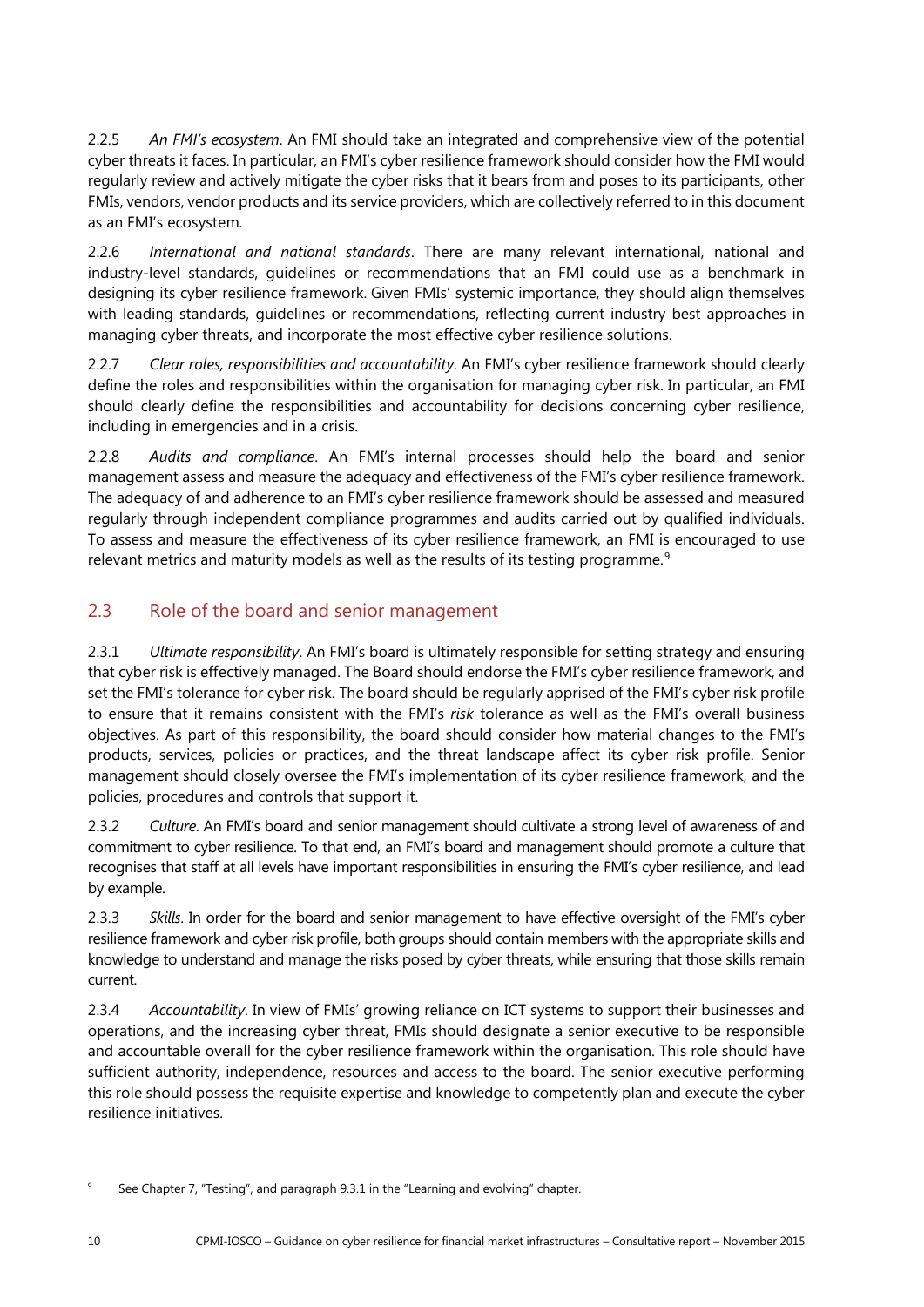# <span id="page-14-0"></span>3. Identification

## <span id="page-14-1"></span>3.1 Preamble

Given that FMIs' operational failure can negatively impact financial stability, it is crucial that FMIs identify which of their critical business functions and supporting information assets should, in order of priority, be protected against compromise. The ability of an FMI to understand its internal situation and external dependencies is key to being able to effectively respond to potential cyber threats that might occur. This requires an FMI to know its information assets and understand its processes, procedures, systems and other dependencies to strengthen its overall cyber resilience posture. This chapter outlines areas where an FMI should identify and classify business processes, information assets as well as external dependencies.

## <span id="page-14-2"></span>3.2 Identification and classification<sup>[10](#page-14-4)</sup>

3.2.1 *Identification of business functions and processes.* An FMI should identify its business functions and supporting processes and conduct a risk assessment to ensure that it thoroughly understands the importance of each function and supporting processes, and their interdependencies, in performing its functions. Identified business functions and processes should then be classified in terms of criticality, which in turn should guide the FMI's prioritisation of its protective, detective, response and recovery efforts.

3.2.2 *Identification of information assets and related access*. Similarly, an FMI should identify and maintain a current inventory of its information assets and system configurations, including interconnections with other internal and external systems, in order to know at all times the assets that support its business functions and processes. An FMI should carry out a risk assessment of those assets and classify them in terms of criticality. It should identify and maintain a current log of both individual and system credentials to know the access rights to information assets and their supporting systems, and should use this information to facilitate identification and investigation of anomalous activities.

3.2.3 *Regular review and update*. An FMI should integrate identification efforts with other relevant processes, such as acquisition and change management, in order to facilitate a regular review of its list of critical business processes, functions, individual and system credentials and its inventory of information assets to ensure that they remain current, accurate and complete.

### <span id="page-14-3"></span>3.3 Interconnections

*Impact from and on an FMI's ecosystem*. An FMI's systems and processes are directly or indirectly interconnected with the systems and processes of the entities within its ecosystem, eg participants, linked FMIs, settlement banks, liquidity providers, service providers, critical infrastructure such as energy and telecommunications, vendors and vendor products. Consequently, the cyber resilience of those entities could have significant implications in terms of the cyber risk that the FMI faces, particularly since the significance of the risks they may pose is not necessarily proportionate to the criticality of their business relationship with the FMI. Therefore, an FMI should identify the cyber risks that it bears from and poses to entities in its ecosystem and coordinate with relevant stakeholders, as appropriate, as they design and implement resilience efforts with the objective of improving the overall resilience of the ecosystem.

<span id="page-14-4"></span><sup>&</sup>lt;sup>10</sup> See PFMI 3, Key Consideration 1.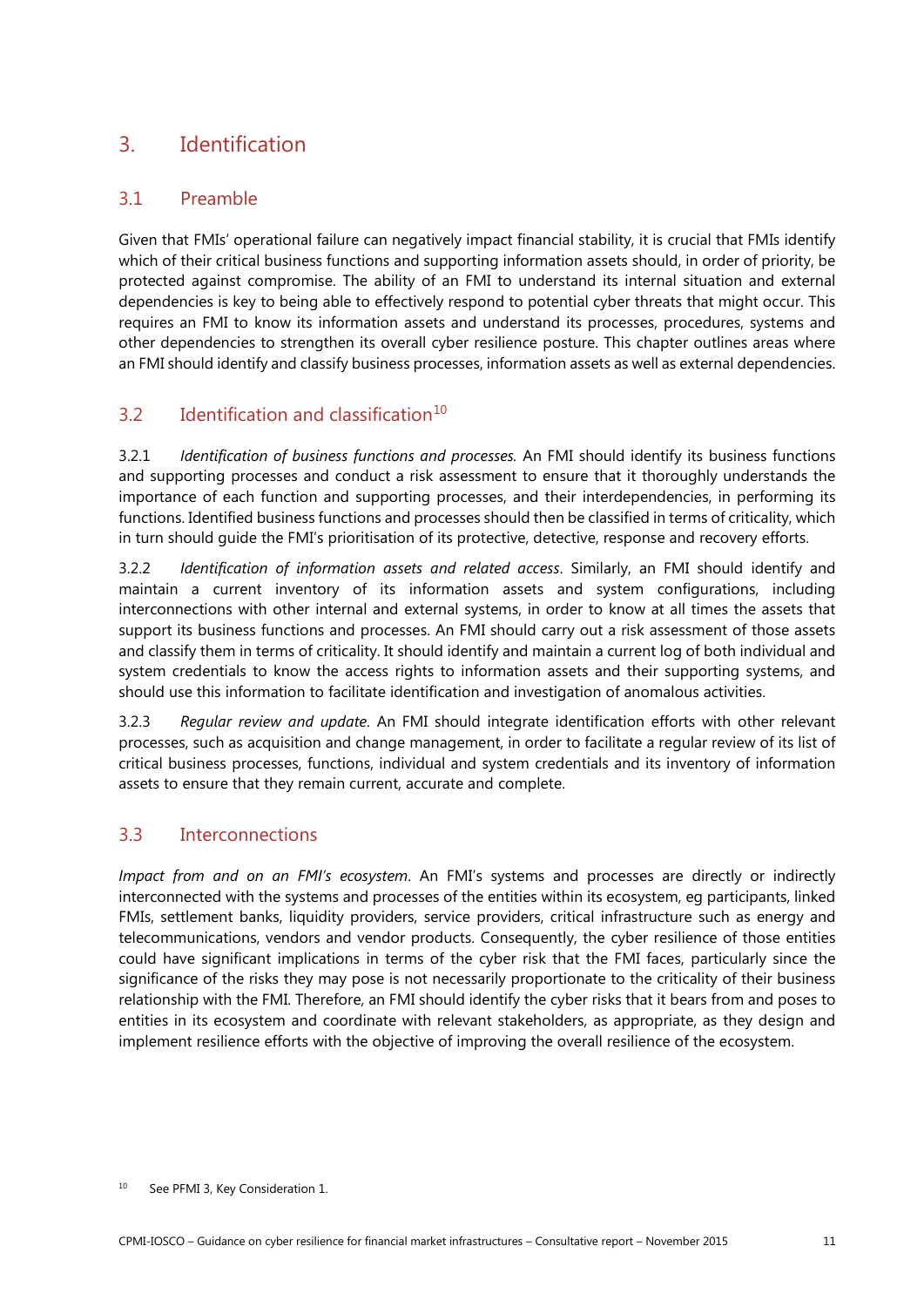# <span id="page-15-0"></span>4. Protection

#### <span id="page-15-1"></span>4.1 Preamble

Cyber resilience depends on effective security controls and system and process design that protect the confidentiality, integrity and availability of an FMI's assets and services. These measures should be proportionate to and consistent with an FMI's risk tolerance, threat landscape and systemic role in the financial system. This chapter provides guidance on how FMIs should implement appropriate and effective measures in line with leading cyber resilience and information security practices to prevent, limit or contain the impact of a potential cyber event.

#### <span id="page-15-2"></span>4.2 Protection of processes and assets

4.2.1 *Controls.* An FMI should implement appropriate protective controls that are in line with leadingpractice cyber resilience standards to minimise the likelihood and impact of a successful cyber attack on identified critical business functions, information assets and data. Protective controls should be proportionate to and consistent with the FMI's risk tolerance, its threat landscape and its systemic role in the financial system.

4.2.2 *Resilience by design*. An FMI should consider cyber resilience from the ground up during system and process design, as well as service and product development, in order to minimise the probability of a successful cyber attack. A process to instil resilience by design should ensure that all software, network configurations and hardware, for example, are subject to rigorous testing against related security standards, that attack surfaces are limited to the extent practicable, and that common information security principles are adhered to, such as ensuring that access to systems is restricted to those with a legitimate business requirement.

4.2.3 *Strong ICT controls*. FMIs should consistently maintain a strong ICT control environment, this being a fundamental and critical component of an FMI's overall cyber resilience. While ICT controls are not comprehensively addressed in this guidance, elements in several areas are emphasised given FMIs' systemic importance:

- a. Implementing appropriate measures to protect information (both in transit and at rest), commensurate with the criticality and sensitivity of the information held by and transmitted through the FMI. This should include, but not be restricted to, appropriate encryption (eg endto-end encryption) and authentication measures (eg multifactor authentication).
- b. Ensuring that the FMI has a comprehensive change management process that explicitly considers cyber risks, in terms both of residual cyber risks identified prior to and during change and of any new cyber risk created post-change.
- c. Ensuring that a process exists to identify patches to technology and software assets, evaluate the patch criticality and risk, and test and apply the patch within an appropriate time frame.
- d. Configuring ICT systems and devices with security settings that are consistent with the expected level of protection. FMIs should establish baseline system security configuration standards to facilitate consistent application of security settings to operating systems, databases, network devices and enterprise mobile devices within the ICT environment. Regular enforcement checks should also be performed to ensure that non-compliance with such standards is promptly rectified.

4.2.4 *Layered protection that facilitates response and recovery*. An FMI's protective controls should enable the monitoring and detection of anomalous activity across multiple layers of the FMI's infrastructure, which requires a baseline profile of system activity. Controls should be implemented in a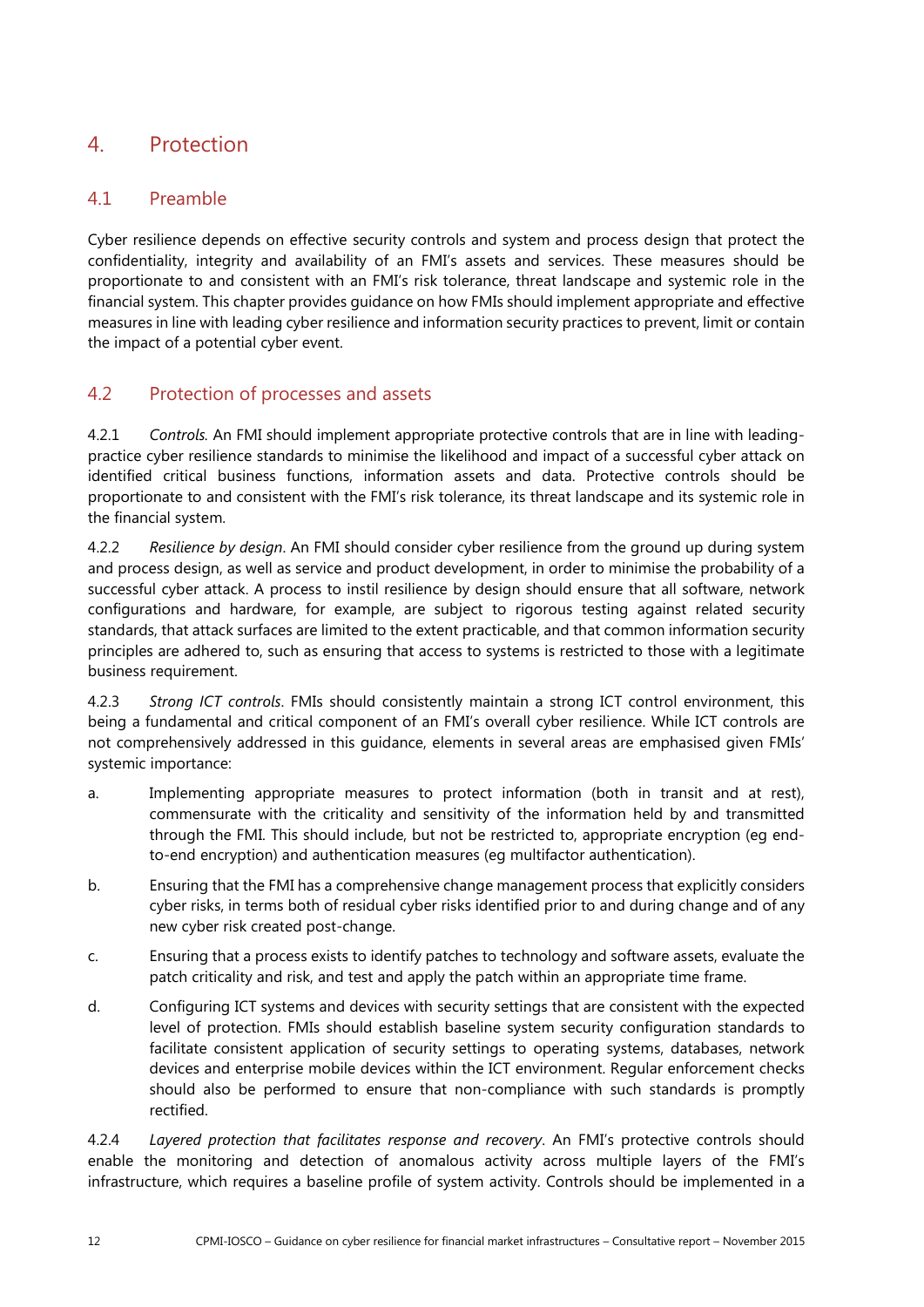way that will assist in monitoring for, detecting, containing and analysing anomalous activities should protective measures fail. For example, (re-)designing processes to introduce more segmentation, intermediate checkpoints and intermediate reconciliations may allow quicker detection, identification and repair/recovery from a disruption. Similarly, segmenting networks in a manner that segregates systems and data of varying criticality may have multiple benefits, both by helping the FMI to insulate systems in one segment from a security compromise in other segments, and by facilitating more efficient recovery of services. The latter benefit is achieved because, in the event of such a compromise, only the affected segments have to be restored, rather than the entire ICT infrastructure and all data sets.

#### <span id="page-16-0"></span>4.3 Interconnections

4.3.1 *Risks from interconnections*. An FMI should implement protective measures to mitigate the risks arising from the entities within its ecosystem. The appropriate controls for each entity will depend on the risk that arises from the connected entity and the nature of the relationship with the entity. In view of its systemic importance and unique position in the financial system, an FMI should implement measures to mitigate effectively the risk arising from its connected entities, including the following:

- a. An FMI's participation requirements should be designed to ensure that they adequately support its cyber resilience framework.
- b. The FMI's framework to manage its relationship with service providers should address and be designed to mitigate cyber risks. At a minimum, an FMI should ensure that its service providers meet the same high level of cyber resilience they would need to meet if their services were provided by the FMI itself. Cyber considerations should be integral part of the FMI's arrangements for managing vendors and vendor products in the areas of contracts, performance, relationships and risk. Contractual agreements between the FMI and its service providers should ensure that the FMI and relevant authorities are provided with or have full access to the information necessary to assess the cyber risk arising from the service provider.

#### <span id="page-16-1"></span>4.4 Insider threats

4.4.1 *Security analytics*. An FMI should, within the relevant legal framework, implement measures to capture and analyse anomalous behaviour by persons with access to its systems. Data loss identification and prevention techniques should be employed to protect against the removal of confidential data from the FMI's network.

4.4.2 *Changes in employment status*. An FMI should conduct screening/background checks on new employees to mitigate insider threats. Similar checks should be conducted on all staff at regular intervals throughout their employment, commensurate with staff's access to critical systems. FMIs also should establish processes and controls to mitigate risks related to employees terminating employment or changing responsibilities.

4.4.3 *Access control*. Physical and logical access to systems should be permitted only for individuals who are authorised, and authorisation should be limited to individuals who are appropriately trained and monitored. FMIs should ensure that such access to systems is restricted only to those with a legitimate business requirement. In particular, FMIs should institute strong controls over privileged system access by strictly limiting and closely supervising staff with elevated system access entitlements. Controls such as roles-based access, logging and reviewing of the systems activities of privileged users, strong authentication, and monitoring for anomalies should be implemented*.*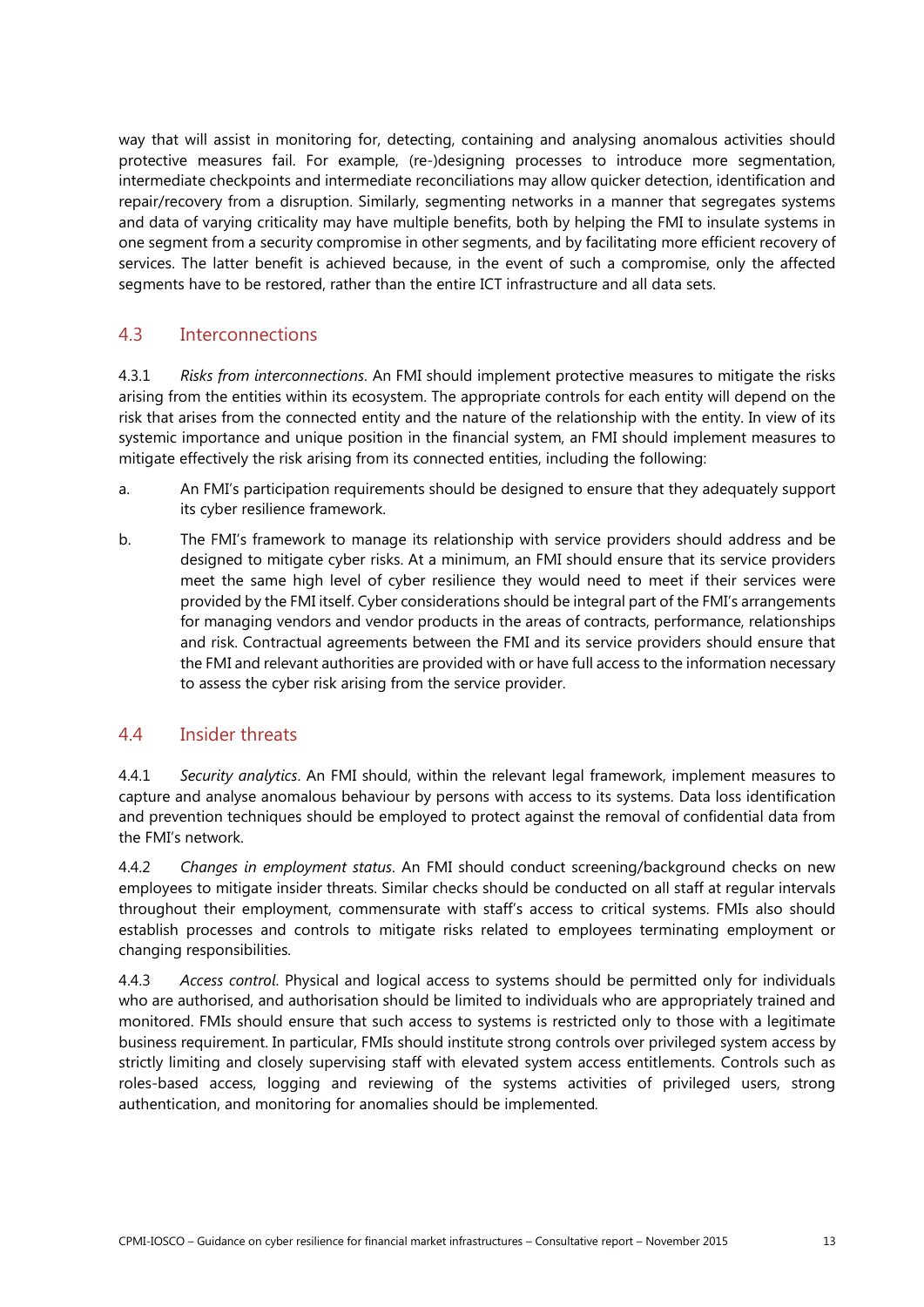#### <span id="page-17-0"></span>4.5 Training

4.5.1 *FMI staff*. An FMI should ensure that all relevant staff, be they permanent or temporary, receive training to ensure appropriate awareness of and competencies for detecting and addressing cyber-related risks. They should also be trained on how to report any unusual activity and incidents.

4.5.2 *High-risk groups.* High-risk groups, such as those with privileged system access or in sensitive business functions, should be identified and should receive targeted information security training*.*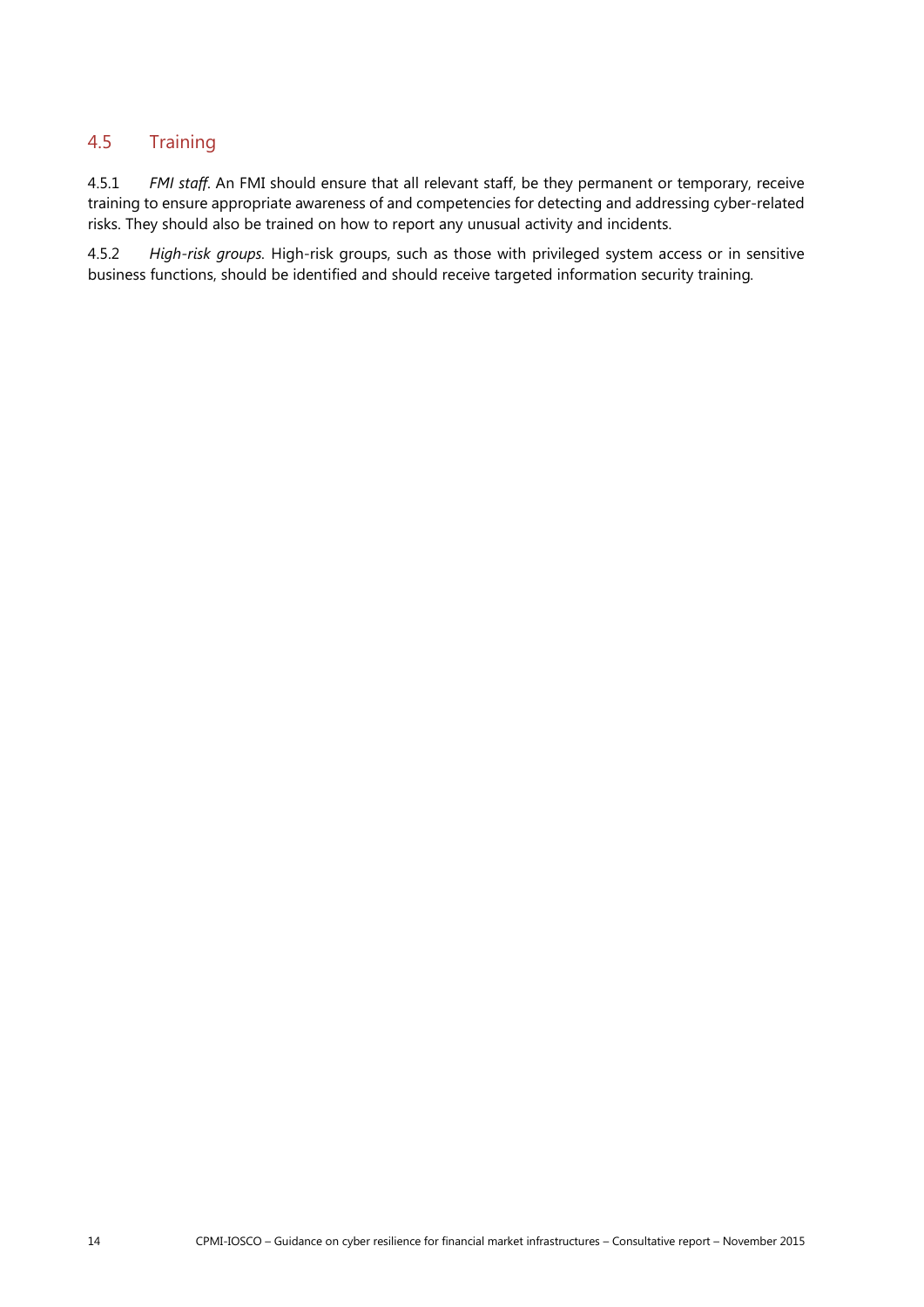# <span id="page-18-0"></span>5. Detection

### <span id="page-18-1"></span>5.1 Preamble

An FMI's ability to recognise signs of a potential cyber incident, or detect that an actual breach has taken place, is essential to strong cyber resilience. Early detection provides an FMI with useful lead time to mount appropriate countermeasures against a potential breach, and allows proactive containment of actual breaches. In the latter case, early containment could effectively mitigate the impact of the attack – for example, by preventing an intruder from gaining access to confidential data or exfiltration of such data. Given the stealthy and sophisticated nature of cyber attacks and the multiple entry points through which a compromise could take place, an FMI should maintain effective capabilities to extensively monitor for anomalous activities. This chapter outlines monitoring- and process-related guidance aimed at helping FMIs detect cyber incidents.

### <span id="page-18-2"></span>5.2 Detecting an attack

5.2.1 *Continuous monitoring*. An FMI should establish capabilities to continuously monitor (in real time or near real time) and detect anomalous activities and events. One tool to accomplish this is commonly referred to as a Security Operations Centre. These capabilities should be adaptively maintained and tested.

5.2.2 *Comprehensive scope of monitoring*. An FMI should monitor relevant internal and external factors, including business line and administrative functions and transactions. The FMI should seek to detect both publicly known vulnerabilities and vulnerabilities that are not yet publicly known, such as so-called zeroday exploits, through a combination of signature monitoring for known vulnerabilities and behaviourally based detection mechanisms. Detection capabilities should also address misuse of access by service providers or other trusted agents, potential insider threats and other advanced threat activity. These processes should be informed by and integrated with a strong cyber threat intelligence programme (see paragraphs 8.2.1 and 8.2.2 below).

5.2.3 *Layered detection*. The ability to detect an intrusion early is critical for swift containment and recovery. FMIs should take a defence-in-depth approach by instituting multi-layered detection controls covering people, processes and technology, with each layer serving as a safety net for preceding layers. In addition, an effective intrusion detection capability could assist FMIs in identifying deficiencies in their protective measures for early remediation.

5.2.4 *Incident response*. An FMI's monitoring and detection capabilities should facilitate its incident response process and support information collection for the forensic investigation process.

5.2.5 *Security analytics.* An FMI should implement, within relevant legal boundaries, measures to capture and analyse anomalous behaviour by persons with access to the corporate network.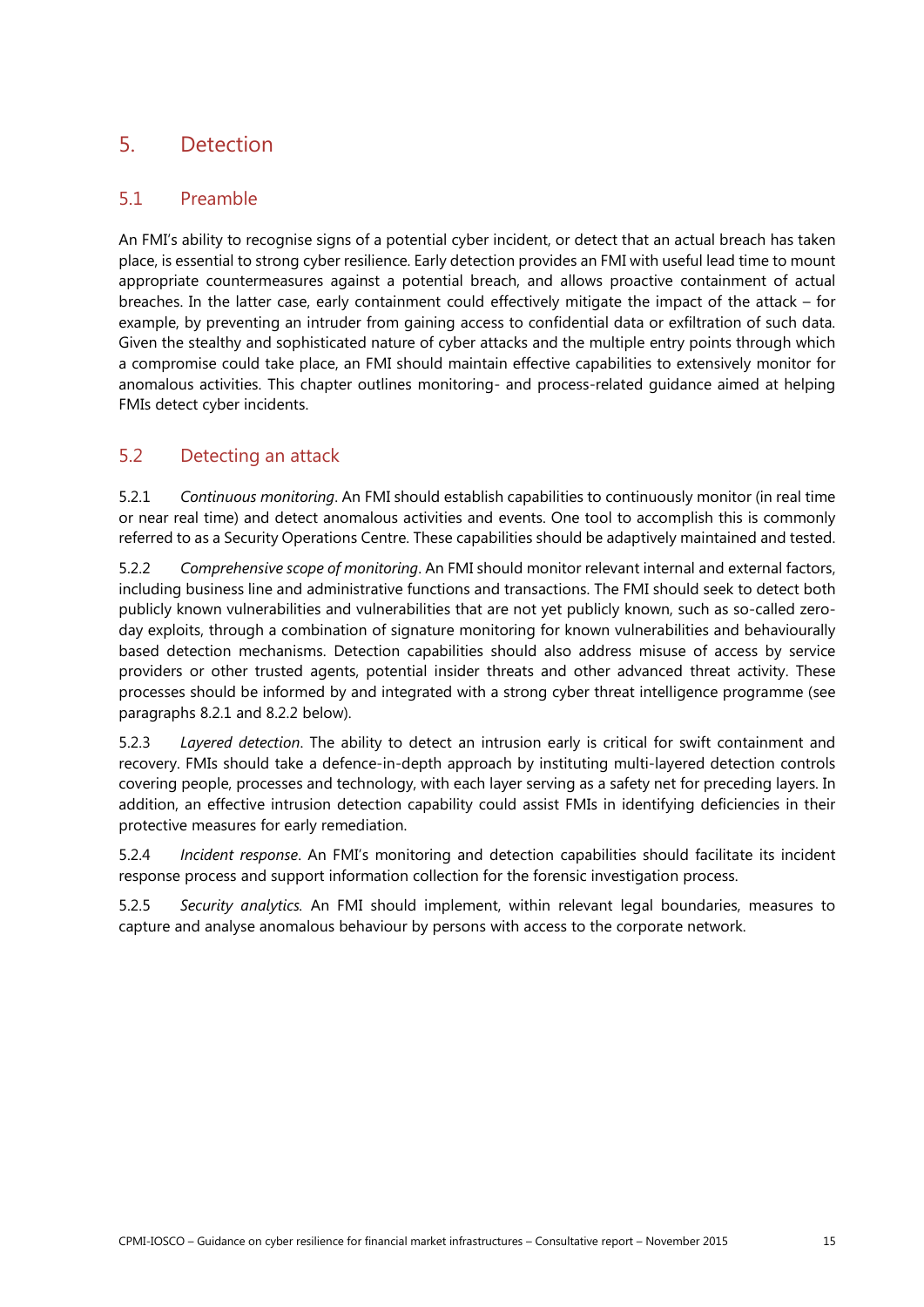# <span id="page-19-0"></span>6. Response and recovery

### <span id="page-19-1"></span>6.1 Preamble

Financial stability may depend on an FMI's ability to settle obligations when they are due. Therefore, an FMI's arrangements should be designed to enable it to resume critical systems rapidly, safely and with accurate data in order to mitigate the potentially systemic risks of failure to meet such obligations when participants are expecting it to meet them. Continuity planning is essential in meeting related objectives. This chapter provides guidance on an FMI's capabilities to respond to and recover from cyber attacks.

### <span id="page-19-2"></span>6.2 Incident response, resumption and recovery

6.2.1 *Incident response planning.* Upon detection of a successful cyber attack or an attack attempt, FMIs should perform a thorough investigation to determine its nature and extent as well as the damage inflicted. While the investigation is ongoing, FMIs should also take immediate actions to contain the situation to prevent further damage and commence recovery efforts to restore operations based on their response planning.

6.2.2 *Resumption within two hours*. An FMI should be able to resume critical operations rapidly. An FMI should design and test its systems and processes to enable the safe resumption of critical operations within two hours of a disruption and to enable itself to complete settlement by the end of the day of the disruption, even in the case of extreme but plausible scenarios.<sup>[11](#page-19-4)</sup>

6.2.3 *Contingency planning*. While FMIs should plan to safely resume critical operations within two hours of a disruption, they should also plan for scenarios in which this objective is not achieved. FMIs should analyse critical functions, transactions and interdependencies to prioritise resumption and recovery actions, which may, depending on the design of the FMI, facilitate the processing of critical transactions, for example, while remediation efforts continue. FMIs should also plan for situations where critical people, processes or systems may be unavailable for significant periods – for example, by potentially reverting, where feasible and practicable, to manual processing if automated systems are unavailable.

6.2.4 *Planning and preparation*. FMIs should develop and test response, resumption and recovery plans. These plans should support objectives to protect and, if necessary, re-establish the confidentiality, integrity and availability of its assets, and to meet its settlement obligations. Plans should be actively updated based on current cyber threat intelligence, information-sharing and lessons learned from previous events, as well as analysis of operationally and technically plausible scenarios that have not yet occurred. The FMI should consult and coordinate with relevant internal and external stakeholders during the establishment of its response, resumption and recovery plans.

## <span id="page-19-3"></span>6.3 Design elements

6.3.1 *Design and business integration*. System and process design and controls for critical functions and operations should support incident response activities to the extent possible. FMIs should design systems and processes to limit the impact of any cyber incident, resume operations within two hours of a disruption, complete settlement by day-end and preserve transaction integrity. The possibility to resume operations in a system that is technically different from the primary system may be one of the options taken into account. An FMI's incident response, resumption and recovery processes should be closely

<span id="page-19-4"></span><sup>&</sup>lt;sup>11</sup> See PFMI 17, Key Consideration 6.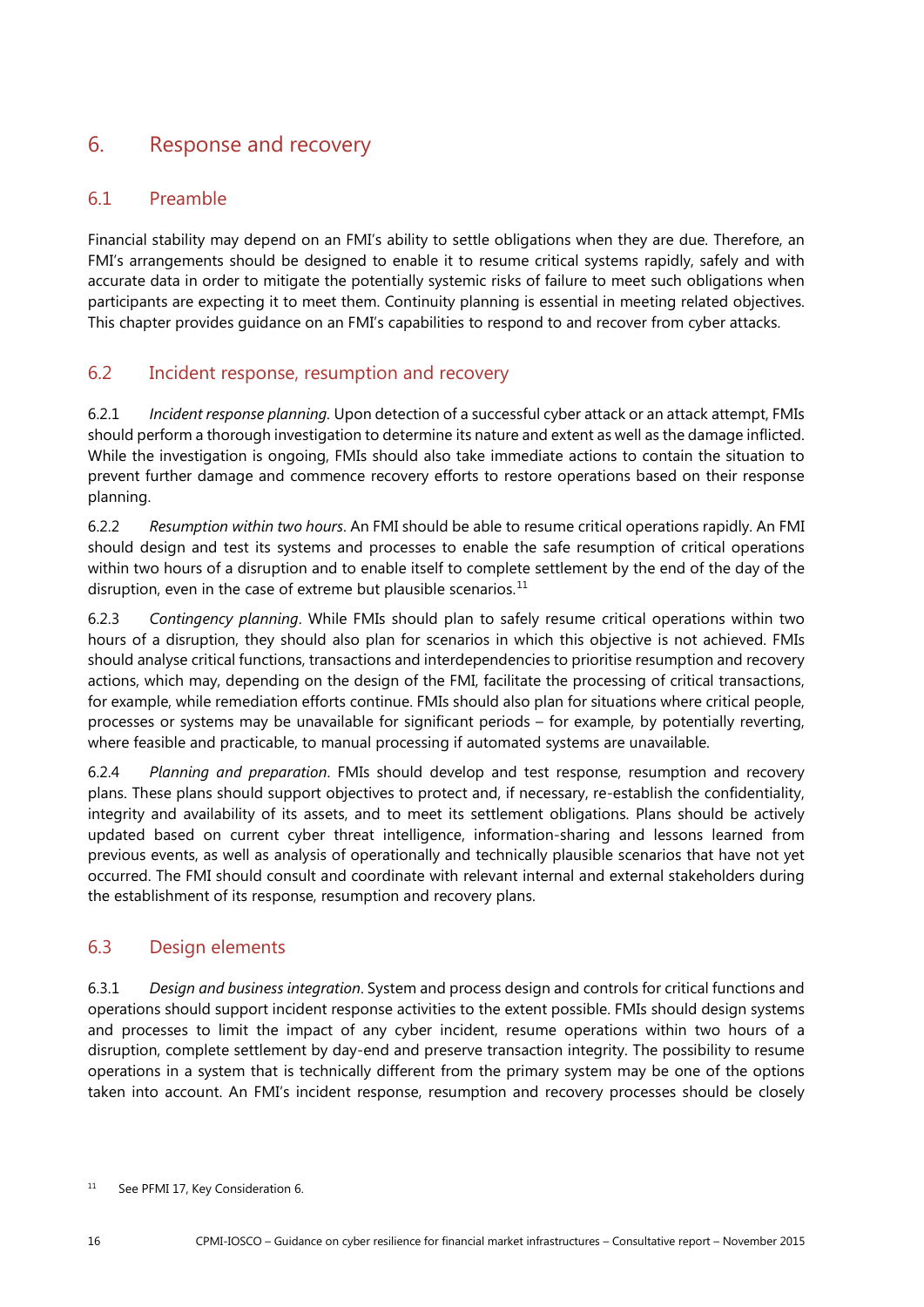integrated with crisis management, business continuity and disaster recovery planning and recovery operations, and coordinated with relevant internal and external stakeholders.

6.3.2 *Data integrity.* Because contingency plans for all FMIs should ensure that the status of all transactions and member positions at the time of a disruption can be identified with certainty in a timely manner, FMIs should design and test their systems and processes to enable timely recovery of accurate data following a breach. As an example, FMIs' systems and processes could be designed to maintain an uncorrupted "golden copy" of critical data (including, to the extent possible, application source code), to be used in the restoration of impacted systems and data. Data instances should be safeguarded by stringent protective and detective controls. In addition, the FMI's cyber resilience framework should include data recovery measures, such as keeping a copy of all received and processed data (including the original intent of instructions being sent to the FMI for processing), maintaining transaction replay capability and conducting frequent periodic independent reconciliation of participants' positions.

#### <span id="page-20-0"></span>6.4 Interconnections

6.4.1 *Data-sharing agreements*. In the event of a successful cyber attack that compromises the integrity of an FMI's data, a successful recovery may require clean data to be obtained from third parties and/or participants. FMIs should consider setting up data-sharing agreements with relevant third parties or participants in advance in order to enable such clean data to be received in a timely manner once a successful cyber attack has been identified.

6.4.2 *Contagion*. Because an FMI's systems and processes are often interconnected with the systems and processes of other entities within its ecosystem, in the event of a large-scale cyber incident it is possible for an FMI to pose contagion risk (ie propagation of malware or corrupted data) to, or be exposed to contagion risk from, its ecosystem. An FMI should work together with its interconnected entities to ensure they can resume operations (the first priority being its critical services) as soon as it is safe and practicable to do so without causing unnecessary risk to the wider sector or further detriment to financial stability.

6.4.3 *Crisis communication*. FMIs should plan in advance for communications with participants, interdependent FMIs, authorities and others (such as service providers and, where relevant, the media). Communication plans should be developed through an adaptive process informed by scenario-based planning and analysis as well as prior experience. Because rapid escalation of cyber incidents may be necessary, FMIs should determine decision-making responsibilities for incident response in advance, and implement clearly defined escalation and decision-making procedures. FMIs should inform relevant oversight and regulatory authorities promptly of potentially material or systemic events.

6.4.4 *Responsible disclosure policy*. FMIs should have a policy and procedure to enable the responsible disclosure of potential vulnerabilities following a risk-based approach. In particular, FMIs should prioritise disclosures that could facilitate early response and risk mitigation by stakeholders for the benefit of the ecosystem and broader financial stability, following the possible approaches outlined in paragraph 8.3.2 below.

6.4.5 *Forensic readiness.* FMIs should have the capability to assist in or conduct forensic investigations of cyber incidents and engineer protective and detective controls to facilitate the investigative process. In this regard, FMIs should establish relevant system logging policies that include the types of logs to be maintained and their retention periods. While forensic analysis may need to be postponed, eg in the event of contagion giving rise to financial stability concerns, and ICT resources may be focused on recovering critical systems, FMIs should ensure that investigations can still be performed post-event to the extent possible, eg through preservation of necessary system logs and evidence.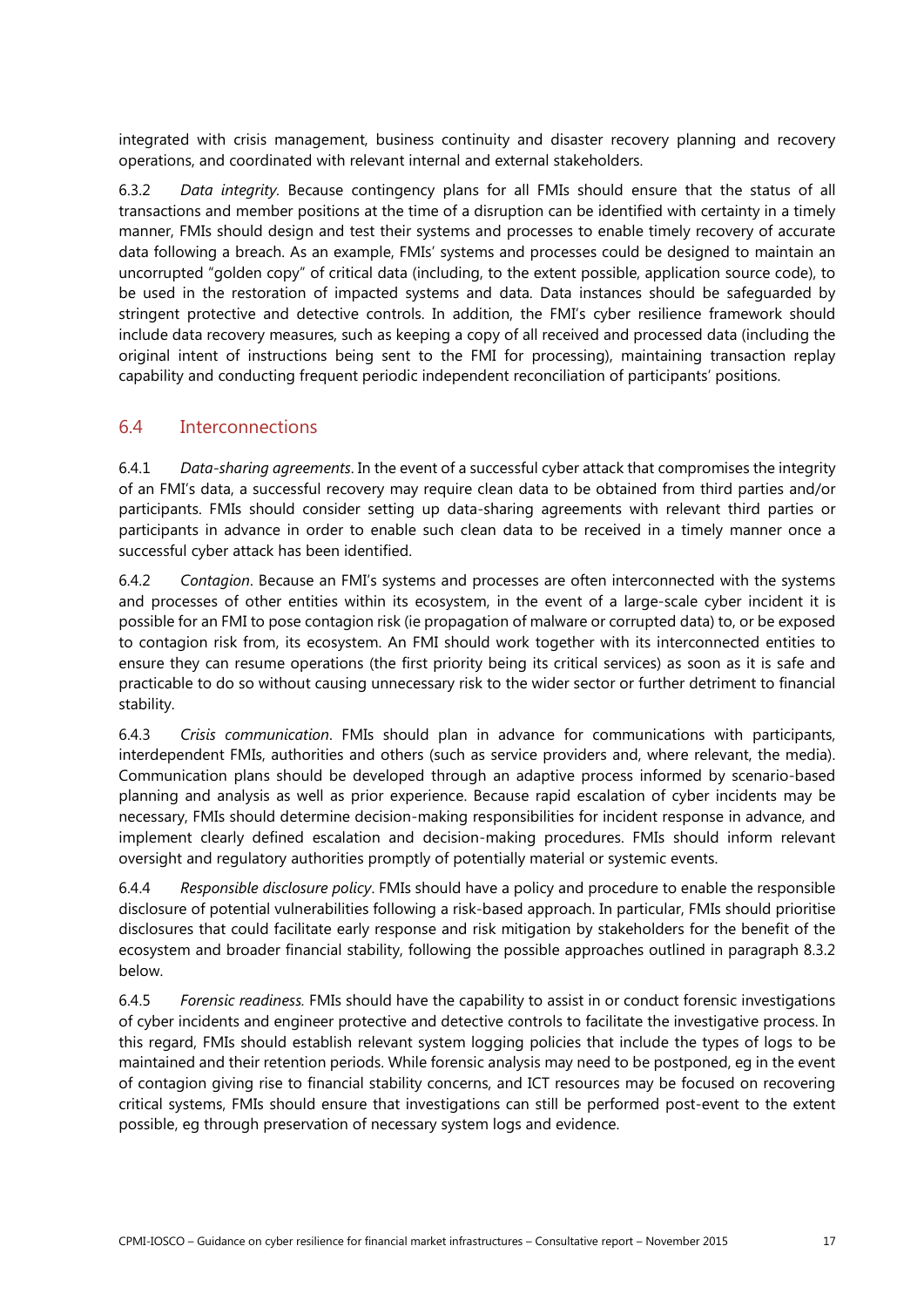# <span id="page-21-0"></span>7. Testing

#### <span id="page-21-1"></span>7.1 Preamble

Testing is an integral component of any cyber resilience framework. All elements of a cyber resilience framework should be rigorously tested to determine their overall effectiveness before being employed within an FMI, and regularly thereafter. This includes the extent to which the framework is implemented correctly, operating as intended and producing desired outcomes. Understanding the overall effectiveness of the cyber resilience framework in the FMI and its environment is essential in determining the residual cyber risk to the FMI's operations and assets and to the stakeholders in the FMI's ecosystem.

Sound testing regimes produce findings that are used to identify gaps in stated resilience objectives and provide credible and meaningful inputs to the FMI's cyber risk management process. Analysis of testing results provides direction on how to correct weaknesses or deficiencies in the cyber resilience posture and reduce or eliminate identified gaps. This chapter provides guidance on areas that should be included in an FMI's testing and how results from testing can be used to improve the FMI's cyber resilience posture on an ongoing basis. The scope of testing for the purpose of this guidance includes vulnerability assessments, scenario-based testing, penetration tests and tests using red teams.

### <span id="page-21-2"></span>7.2 Comprehensive testing programme

7.2.1 *Testing programme*. An FMI should establish a comprehensive testing programme to validate the effectiveness of all elements of its cyber resilience framework. It should employ appropriate cyber threat intelligence to inform its testing methods – for example, by designing tests to simulate advanced threat agent capabilities and extreme but plausible scenarios (see paragraph 3.3 above). The results of the testing programme should be used by the FMI to support the ongoing improvement of its cyber resilience. Where applicable, these tests should include other stakeholders and functions within the organisation, such as business line management including business continuity, incident and crisis response teams, and the relevant external stakeholders in the ecosystem. An FMI should have proper procedures in place to ensure that its board and senior management are involved appropriately (eg as part of crisis management teams) and informed of test results.

7.2.2 *Methodologies and practices*. FMIs should employ a variety of effective testing methodologies and practices, including the following elements (which partly overlap and can be combined):

- a. *Vulnerability assessment (VA).* FMIs should regularly perform vulnerability assessments to identify and assess security vulnerabilities in their systems and processes. FMIs should establish a process to prioritise and remedy issues identified in VAs and perform subsequent validation to assess whether gaps have been fully addressed.
- b. *Scenario-based testing.* An FMI's response, resumption and recovery plans should be subject to periodic review and testing. Tests should address an appropriately broad scope of scenarios, including simulation of extreme but plausible cyber attacks, and should be designed to challenge the assumptions of response, resumption and recovery practices, including governance arrangements and communication plans. FMIs should use cyber threat intelligence and cyber threat modelling to the extent possible to imitate the unique characteristics of cyber threats. They should also conduct exercises to test the ability of their staff and processes to respond to unfamiliar scenarios, with a view to achieving stronger operational resilience.
- c. *Penetration tests.* FMIs should carry out penetration tests to identify vulnerabilities that may affect their systems, networks, people or processes. To provide an in-depth evaluation of the security of FMIs' systems, those tests should simulate actual attacks on the systems. Penetration tests on internet-facing systems should be conducted regularly and whenever systems are updated or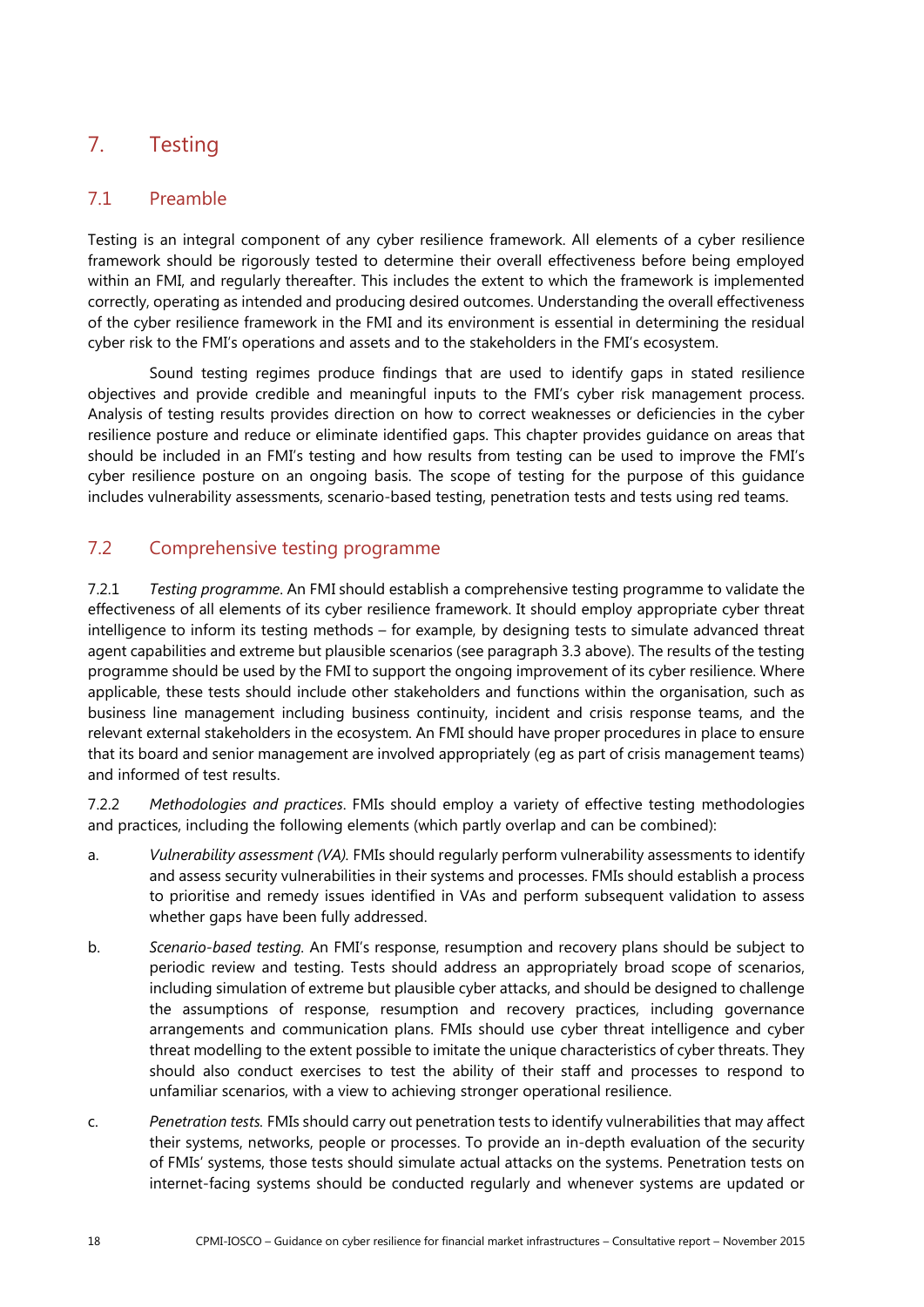deployed. Where applicable, the tests could include wider business stakeholders, such as those involved in business continuity, incident and crisis response teams, as well as third parties, such as service providers and participants.

d. *Red team tests.* FMIs should challenge their own organisations and ecosystems through the use of so-called red teams to introduce an adversary perspective in a controlled setting. Red teams serve to test for possible vulnerabilities and the effectiveness of an FMI's mitigating controls. A red team may consist of an FMI's own employees and/or outside experts, who are in either case independent of the function being tested.

### <span id="page-22-0"></span>7.3 Coordination

7.3.1 *Coordination.* An FMI should, to the extent practicable/possible, promote, design, organise and manage exercises designed to test its response, resumption and recovery plans and processes. Such exercises should include FMI participants, critical service providers and linked FMIs. Where appropriate, FMIs should participate in exercises organised by relevant authorities and in industry-wide tests. Achieving market-wide timely recovery of operations calls for an added dimension to testing exercises. Traditional isolated testing implicitly assumes that all other players operate as usual. Removing that hypothesis helps an FMI to identify plausible complexities, dependencies and weaknesses that may have been overlooked in its recovery plans. Accordingly, testing should include scenarios that cover breaches affecting multiple portions of the FMI's ecosystem.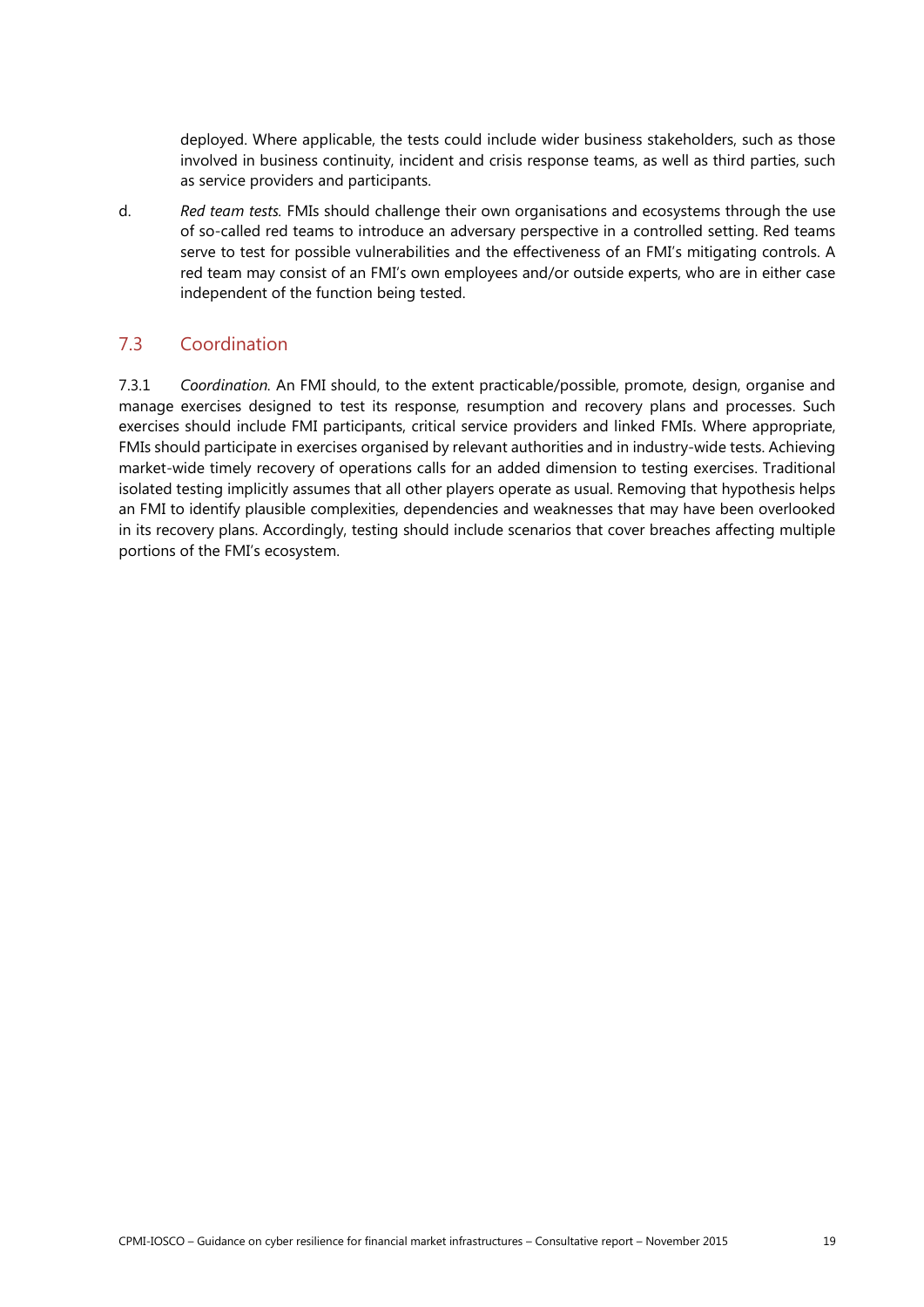# <span id="page-23-0"></span>8. Situational awareness

### <span id="page-23-1"></span>8.1 Preamble

Situational awareness refers to an FMI's understanding of the cyber threat environment within which it operates, and the implications of being in that environment for its business and the adequacy of its cyber risk mitigation measures. Strong situational awareness, acquired through an effective cyber threat intelligence process can make a significant difference in the FMI's ability to pre-empt cyber events or respond rapidly and effectively to them. Specifically, a keen appreciation of the threat landscape can help an FMI better understand the vulnerabilities in its critical business functions, and facilitate the adoption of appropriate risk mitigation strategies. It can also enable an FMI to validate its strategic direction, resource allocation, processes, procedures and controls with respect to building its cyber resilience. A key means of achieving situational awareness for an FMI and its ecosystem is an FMI's active participation in informationsharing arrangements and collaboration with trusted stakeholders within and outside the industry. This chapter provides guidance for FMIs to establish a cyber threat intelligence process, analysis and sharing processes.

## <span id="page-23-2"></span>8.2 Cyber threat intelligence

8.2.1 *Identification of potential cyber threats*. An FMI should identify cyber threats that could materially affect its ability to perform or to provide services as expected, or that could have a significant impact on its ability to meet its own obligations or have knock-on effects on its ecosystem. The FMI should regularly review and update this analysis. Cyber threats to be considered should include those which could trigger extreme but plausible cyber events, even if they are considered unlikely to occur or have never occurred in the past. FMIs should consider threats to the confidentiality, integrity and availability of the FMI's business processes and to its reputation. Threats arising from internal and external sources, such as employees or third-party service providers respectively, should also be considered.

8.2.2 *Threat intelligence process*. An FMI should establish a process to gather and analyse relevant cyber threat information. Its analysis should be in conjunction with other sources of internal and external business and system information so as to provide business-specific context, turning the information into usable cyber threat intelligence that provides timely insights and informs enhanced decision-making by enabling the FMI to anticipate a cyber attacker's capabilities, intentions and modus operandi.

8.2.3 *Scope of cyber threat intelligence gathering*. The scope of cyber threat intelligence gathering should include the capability to gather and interpret information about relevant cyber threats posed by the FMI's participants, service and utility providers and other FMIs, and to interpret this information in ways that allow the FMI to identify, assess and manage security threats and vulnerabilities for the purpose of implementing appropriate safeguards in its systems.<sup>[12](#page-23-3)</sup> In this context, relevant cyber threat intelligence could include information on geopolitical developments that may trigger cyber attacks on any entity within the FMI ecosystem.

8.2.4 *Effective use of information.* FMIs should ensure that cyber threat intelligence is made available to appropriate staff with responsibility for the mitigation of cyber risks at the strategic, tactical and operational levels within the FMI. Cyber threat intelligence should be used to ensure that the implementation of any cyber resilience measures is threat-informed. When properly contextualised, cyber threat information enables an FMI to validate and inform the prioritisation of resources, risk mitigation strategies and training programmes.

<span id="page-23-3"></span><sup>12</sup> See PFMI 17, Key Consideration 7: "An FMI should identify, monitor, and manage the risks that key participants, other FMIs, and service and utility providers might pose to its operations."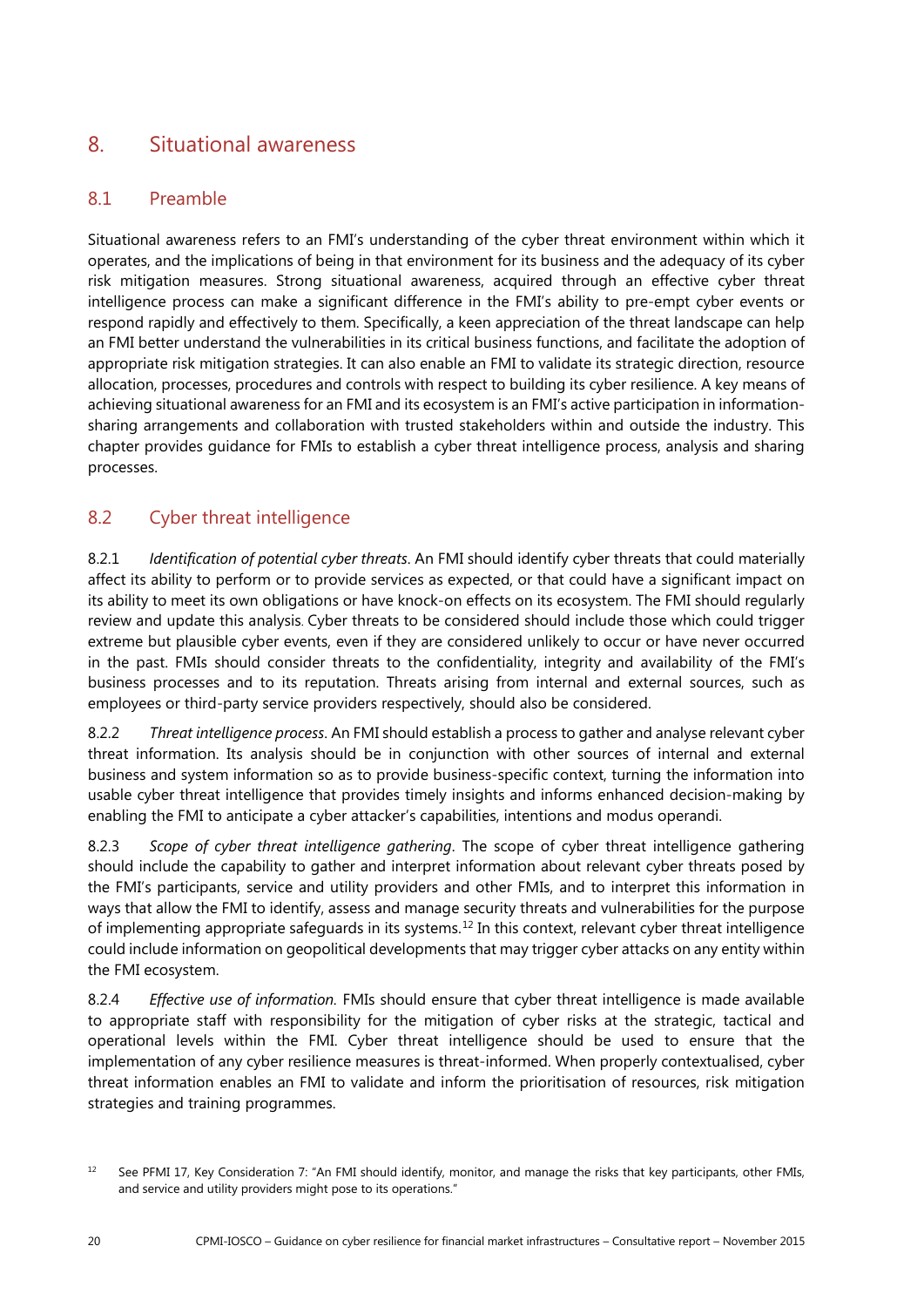### <span id="page-24-0"></span>8.3 Information-sharing

8.3.1 *Planning ahead*. To facilitate sector-wide response to large-scale incidents, FMIs should plan for information-sharing through trusted channels in the event of an incident, collecting and exchanging timely information that could facilitate the detection, response, resumption and recovery of its own systems and those of other sector participants during and following a cyber attack. FMIs should, as part of their response programmes, determine beforehand which types of information will be shared with whom and how information provided to the FMI will be acted upon. Reporting requirements and capabilities should be aligned with relevant national laws and regulations as well as information-sharing arrangements within the FMI's communities and the financial sector.

8.3.2 *Information-sharing groups*. FMIs should participate actively in information-sharing groups and collectives, including cross-industry, cross-government and cross-border groups to gather, distribute and assess information about cyber practices, cyber threats and early warning indicators relating to cyber threats. FMIs should, where appropriate, share information both bilaterally and multilaterally. An FMI should consider exchanging information on its cyber resilience framework bilaterally with the key stakeholders in its ecosystem so as to promote mutual understanding of each other's approach to securing systems that are linked or interfaced. Such information exchange would facilitate an FMI's and its stakeholders' efforts at dovetailing their respective security measures to achieve greater cyber resilience. Multilateral information-sharing arrangements should be designed to facilitate a sector-wide response to large-scale incidents.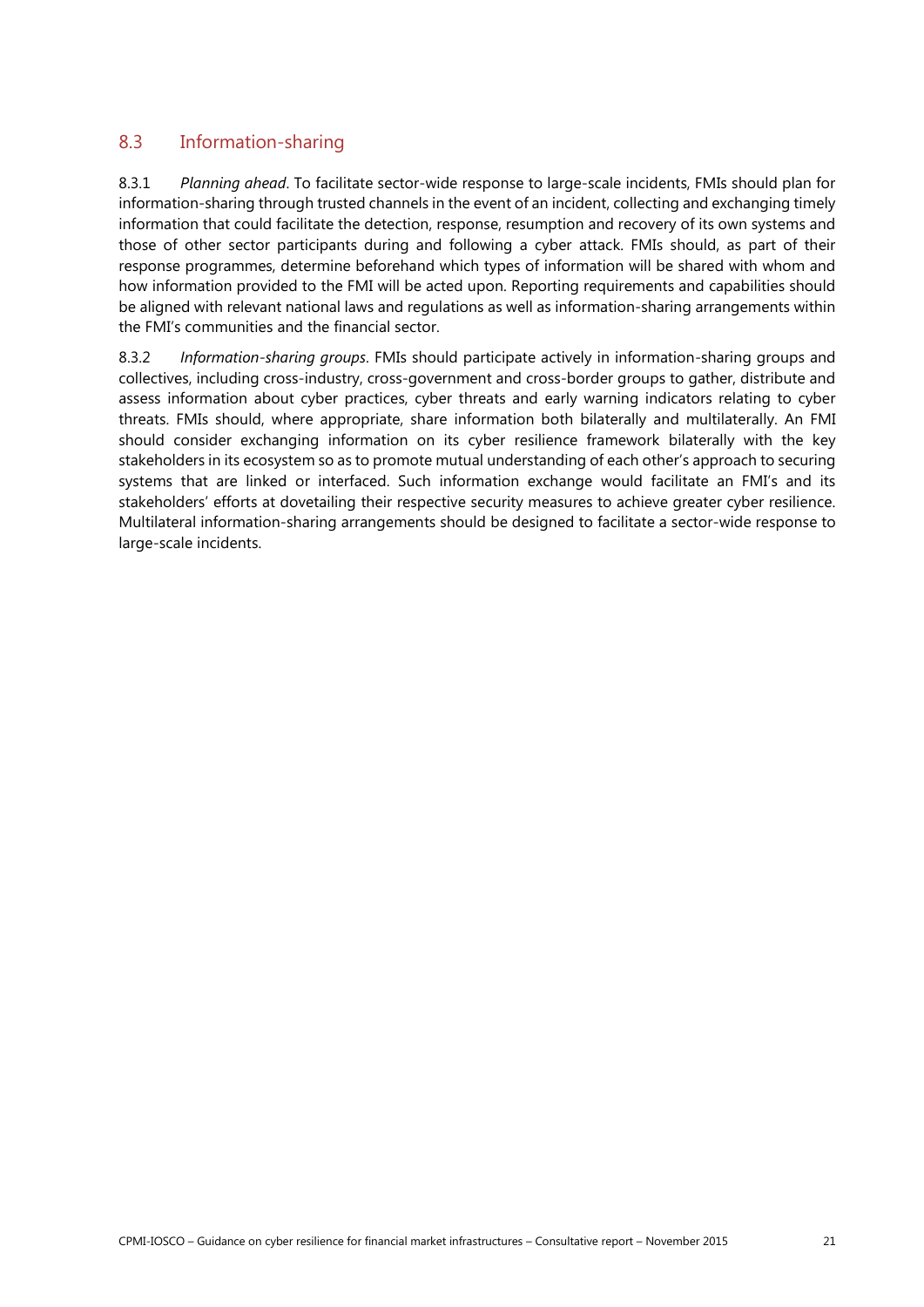# <span id="page-25-0"></span>9. Learning and evolving

### <span id="page-25-1"></span>9.1 Preamble

An FMI's cyber resilience framework needs to ensure continuous cyber resilience amid a changing threat environment. To be effective in keeping pace with the rapid evolution of cyber threats, an FMI should implement an adaptive cyber resilience framework that evolves with the dynamic nature of cyber risks and allows the FMI to identify, assess and manage security threats and vulnerabilities for the purpose of implementing appropriate safeguards into its systems.[13](#page-25-4) An FMI should aim to instil a culture of cyber risk awareness whereby its resilience posture, at every level, is regularly and frequently re-evaluated.

### <span id="page-25-2"></span>9.2 Continuous learning

9.2.1 *Lessons from cyber events*. An FMI should systematically identify and distil key lessons from cyber events that have occurred within and outside the organisation in order to advance its resilience capabilities. Useful learning points can often be gleaned from successful cyber intrusions and near misses in terms of the methods used and vulnerabilities exploited by cyber attackers.

9.2.2 *Acquiring new knowledge and capabilities*. An FMI should actively monitor technological developments and keep abreast of new cyber risk management processes that can effectively counter existing and newly developed forms of cyber attack. An FMI should consider acquiring such technology and know-how to maintain its cyber resilience.

9.2.3 *Predictive capacity*. FMIs' cyber risk management practices should go beyond reactive controls and include proactive protection against future cyber events. Predictive capabilities and anticipation of future cyber events are based on analysing activity that deviates from the baseline. FMIs should work towards achieving predictive capabilities, capturing data from multiple internal and external sources, and defining a baseline for behavioural and system activity.

## <span id="page-25-3"></span>9.3 Cyber resilience benchmarking

9.3.1 *Metrics.* Metrics and maturity models allow an FMI to assess its cyber resilience maturity against a set of predefined criteria, typically its operational reliability objectives. This benchmarking requires an FMI to analyse and correlate findings from audits, management reviews, incidents, near misses, tests and exercises as well as external and internal intelligence gathered. The use of metrics can help an FMI to identify gaps in its cyber resilience framework for remediation, and allow an FMI to systematically evolve and achieve more mature states of cyber resilience.

<span id="page-25-4"></span><sup>&</sup>lt;sup>13</sup> See PFMI 17, Key Consideration 7: "An FMI should identify, monitor, and manage the risks that key participants, other FMIs, and service and utility providers might pose to its operations."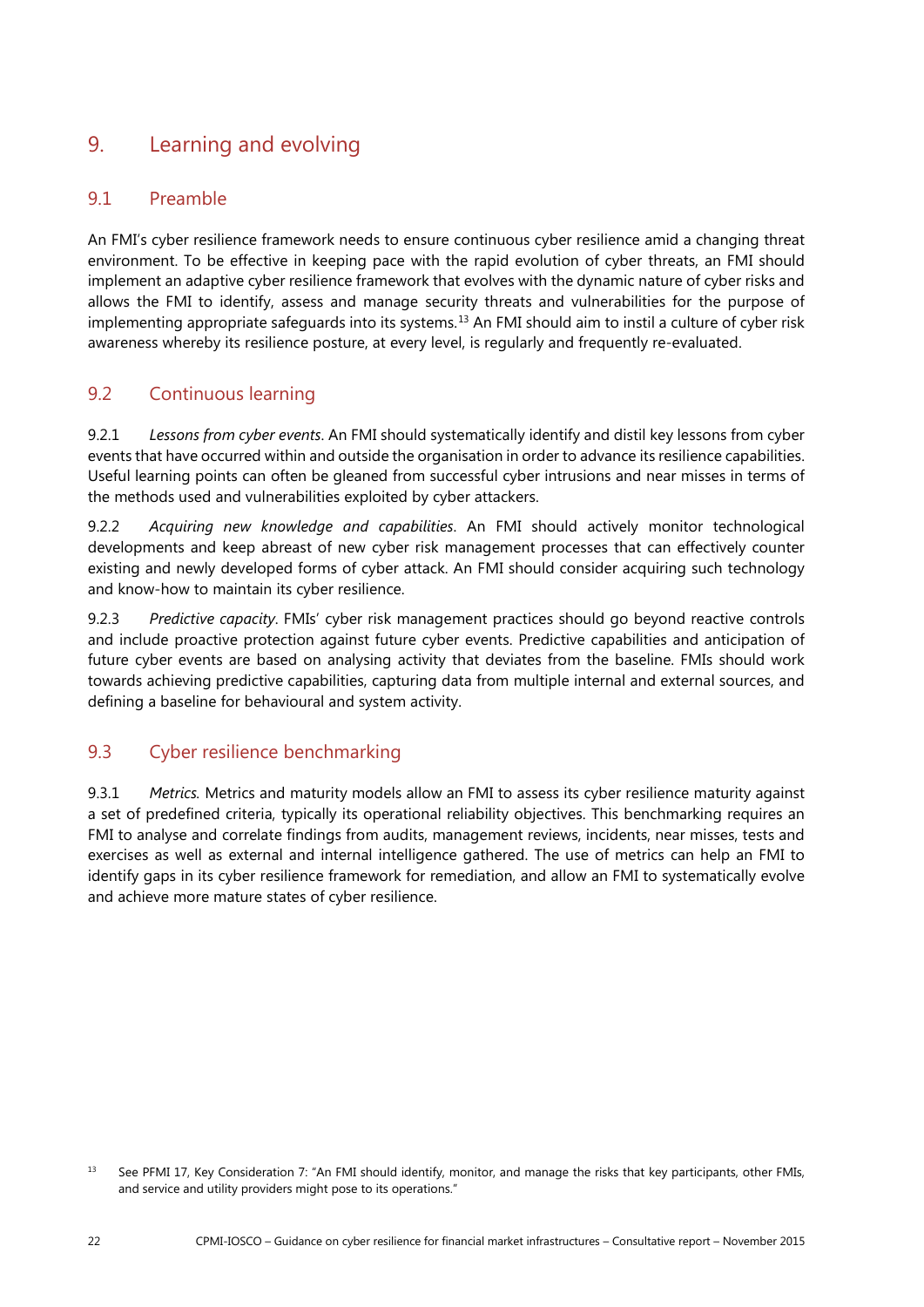# <span id="page-26-0"></span>Glossary<sup>[14](#page-26-1)</sup>

| actionable intelligence | The necessary information immediately available to address, prevent or<br>mitigate a cyber threat.                                                                                                                                                                                                                                                                                |
|-------------------------|-----------------------------------------------------------------------------------------------------------------------------------------------------------------------------------------------------------------------------------------------------------------------------------------------------------------------------------------------------------------------------------|
| attack surface          | The sum of an information system's characteristics in the broad categories<br>(software, hardware, network, processes and human) which allows an<br>attacker to probe, enter, attack or maintain a presence in the system and<br>potentially cause damage to the FMI. A smaller attack surface means that<br>the FMI is less exploitable and an attack less likely. <sup>15</sup> |
|                         | However, reducing attack surfaces does not necessarily reduce the damage<br>an attack can inflict. <sup>16</sup>                                                                                                                                                                                                                                                                  |
| availability            | The property of being accessible and usable as expected upon demand. <sup>17</sup>                                                                                                                                                                                                                                                                                                |
| business process        | A collection of linked activities that takes one or more kinds of input and<br>creates an output that is of value to the FMI's stakeholders. A business<br>process may comprise several assets, including information, ICT resources,<br>personnel, logistics and organisational structure, which contribute either<br>directly or indirectly to the added value of the service.  |
| cyber                   | Refers to the interconnected information infrastructure of interactions<br>among persons, processes, data, and information and communications<br>technologies, along with the environment and conditions that influence<br>those interactions. <sup>18</sup>                                                                                                                      |
| cyber anomaly           | Behaviour on digital systems that deviates from typical values, rules or<br>processes.                                                                                                                                                                                                                                                                                            |
| cyber attack            | An attempt to infiltrate that might result in a circumstance or event having<br>an actual adverse effect on cyber resilience.                                                                                                                                                                                                                                                     |
| cyber event             | An observable occurrence in an information system or network. <sup>19</sup>                                                                                                                                                                                                                                                                                                       |
| cyber governance        | A process involving the establishment of cyber resilience objectives,<br>policies and standards; the implementation of controls; the exercise of<br>oversight through audits and assessments; and the raising of cyber<br>awareness within the organisation.                                                                                                                      |
| cyber maturity model    | A mechanism to have cyber resilience controls, methods and processes<br>assessed according to management best practice, against a clear set of<br>external benchmarks. <sup>20</sup>                                                                                                                                                                                              |

- <span id="page-26-1"></span><sup>14</sup> For general definitions of terms not found in this glossary, please see CPSS, *A glossary of terms used in payments and settlement systems*, March 2003; and European Central Bank and Eurosystem, *Glossary of terms related to payment, clearing, and settlement systems*, December 2009.
- <span id="page-26-2"></span><sup>15</sup> NICCS, *Glossary of common cybersecurity terminology*, [http://niccs.us-cert.gov/glossary.](http://niccs.us-cert.gov/glossary)
- <span id="page-26-3"></span><sup>16</sup> CPMI, *Cyber resilience in financial market infrastructures*, November 2014.
- <span id="page-26-4"></span><sup>17</sup> NICCS, *Glossary of common cybersecurity terminology*,<http://niccs.us-cert.gov/glossary.>
- <span id="page-26-5"></span><sup>18</sup> NICCS, *Glossary of common cybersecurity terminology*, [http://niccs.us-cert.gov/glossary.](http://niccs.us-cert.gov/glossary)
- <span id="page-26-6"></span><sup>19</sup> NICCS, *Glossary of common cybersecurity terminology*, [http://niccs.us-cert.gov/glossary.](http://niccs.us-cert.gov/glossary)
- <span id="page-26-7"></span><sup>20</sup> Adapted from APMG International Definition, [http://www.apmg-international.com/en/consulting/what-maturity-model.aspx.](http://www.apmg-international.com/en/consulting/what-maturity-model.aspx)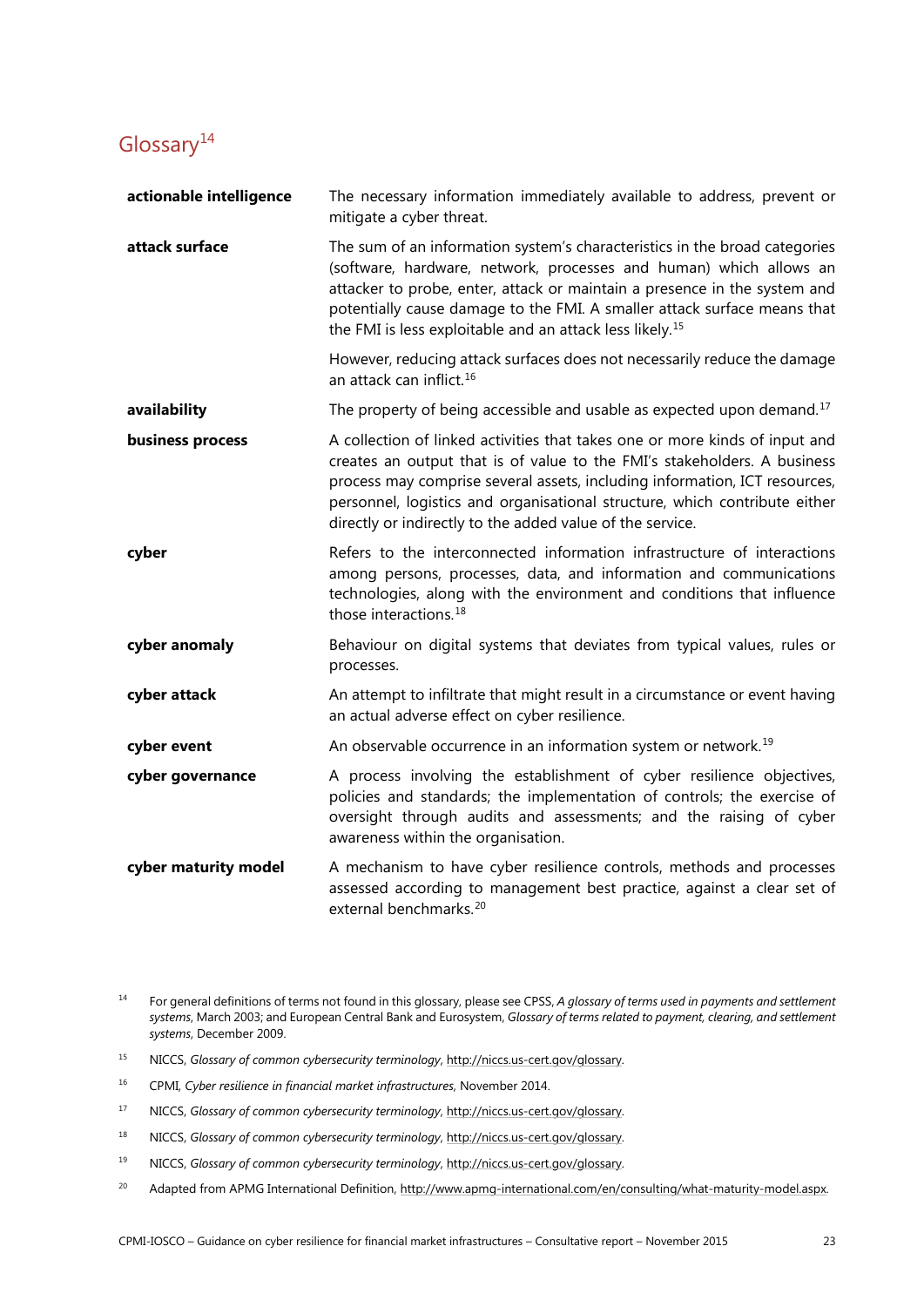- **cyber resilience** An FMI's ability to anticipate, absorb, adapt to, rapidly respond to and recover from disruption caused by a cyber attack.
- **cyber resilience framework** Consists of the policies, procedures and controls the FMI has established to identify, protect, detect, respond to and recover from the plausible sources of cyber risks it faces.
- **cyber resilience strategy** The high-level and long-term plan an FMI establishes to ensure that it is able to perform its major business functions and safeguard data confidentiality during a cyber attack.
- **cyber risk** The combination of the probability of an event occurring within the realm of an organisation's or person's information assets, computer and communication resources and the consequences of that event for an organisation or person.
- **cyber risk management** The process used by an FMI to establish an enterprise-wide framework to manage the likelihood of a cyber attack and develop strategies to mitigate, respond to, learn from and coordinate its response to the impact of a cyber attack.
	- The management of an FMI's cyber risk should support the business processes and be integrated in the FMI's overall risk management framework.
- **cyber risk profile** The cyber risk actually assumed, measured at a given point in time.
- **cyber risk tolerance** The propensity to incur cyber risk, being the level of cyber risk that an FMI intends to assume in pursuing its strategic objectives.
- **cyber security** In this report, refers to strategies, policies and standards encompassing the full range of threat reduction, vulnerability reduction, deterrence, international engagement, incident response, resilience, and recovery activities and policies regarding the security of an FMI's operations.
- **cyber threat** A circumstance or event with the potential to intentionally or unintentionally exploit one or more vulnerabilities in an FMI's systems, resulting in a loss of confidentiality, integrity or availability.
- **cyber threat intelligence** Information that provides relevant and sufficient understanding for mitigating the impact of a potentially harmful event (may also be referred to as "cyber threat information"). $21$
- **defence in depth** The defensive security controls deployed throughout the various layers of the network so as to provide redundancy in the event of the failure of another control or the exploitation of a vulnerability (may also be referred to as "layered protection").
- **detect** To develop and implement the appropriate activities in order to identify the occurrence of a cyber event. $22$
- **disruption** A disruption is an event affecting an organisation's ability to deliver the services it intends to provide for its customers.

<span id="page-27-0"></span><sup>21</sup> Bank of England – CBEST, *Qualities of a threat intelligence provider*.

<span id="page-27-1"></span><sup>22</sup> NIST, *Framework for improving critical infrastructure cybersecurity*, [http://www.nist.gov/cyberframework/upload/cybersecurity-framework-021214.pdf.](http://www.nist.gov/cyberframework/upload/cybersecurity-framework-021214.pdf)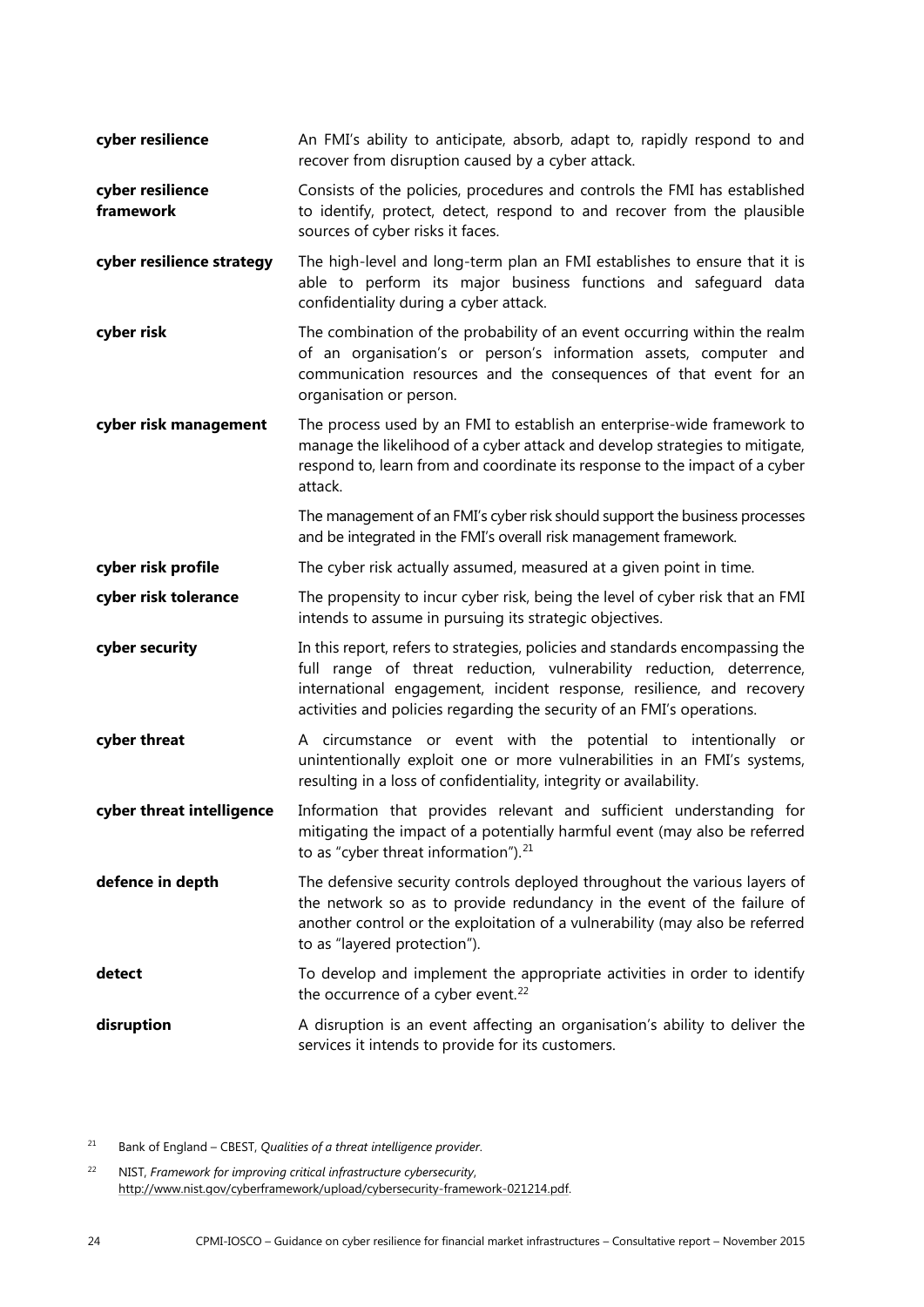| ecosystem                                      | A system or group of interconnected elements, formed linkages and<br>dependencies. For an FMI, this may include participants, linked FMIs,<br>service providers, vendors and vendor products, etc.                                                                                                                                                                                                                                                                              |
|------------------------------------------------|---------------------------------------------------------------------------------------------------------------------------------------------------------------------------------------------------------------------------------------------------------------------------------------------------------------------------------------------------------------------------------------------------------------------------------------------------------------------------------|
| forensic investigation                         | The application of investigative and analytical techniques to gather and<br>preserve evidence from a digital device impacted by a cyber attack.                                                                                                                                                                                                                                                                                                                                 |
| forensic readiness                             | The ability of an FMI to maximise the use of digital evidence to identify the<br>nature of a cyber attack.                                                                                                                                                                                                                                                                                                                                                                      |
| golden copy                                    | The recorded point from which affected ICT environment components,<br>data or applications can be restored to the state they were in prior to the<br>attacker's presence (may also be referred to as "golden point" or "golden<br>record").                                                                                                                                                                                                                                     |
| <b>ICT</b>                                     | Information and communications technologies. ICT can also be read as IT<br>(information technology) in this document.                                                                                                                                                                                                                                                                                                                                                           |
| identify                                       | To develop the organisational understanding required to manage cyber<br>risk to systems, assets, data and capabilities. <sup>23</sup>                                                                                                                                                                                                                                                                                                                                           |
| indicator                                      | An occurrence or sign which reveals that an incident may have occurred or<br>be in progress. <sup>24</sup>                                                                                                                                                                                                                                                                                                                                                                      |
| information asset                              | Any piece of data, device or other component of the environment that<br>supports information-related activities. In the context of this report,<br>information assets include data, hardware and software. <sup>25</sup> Information<br>assets are not limited to those that are owned by the entity. They also<br>include those that are rented or leased, and those that are used by service<br>providers to deliver their services.                                          |
| integrity                                      | With reference to information, an information system or a component of a<br>system, the property of not having been modified or destroyed in an<br>unauthorised manner. <sup>26</sup>                                                                                                                                                                                                                                                                                           |
| layered protection                             | As any single defence against a cyber threat may be flawed, an FMI can use<br>a series of different defences to cover the gaps in the others' protective<br>capabilities. For example, the use of firewalls, intrusion detection systems,<br>malware scanners, integrity auditing procedures and local storage<br>encryption tools can each serve to protect information technology<br>resources in ways the others cannot. (May also be referred to as "defence<br>in depth".) |
| leading standards,<br>guidelines and practices | Standards, guidelines and practices which reflect industry best approaches<br>to managing cyber threats, and which incorporate what are generally<br>regarded as the most effective cyber security solutions.                                                                                                                                                                                                                                                                   |
| malware                                        | Malicious software used to disrupt the normal operation of an information<br>system that adversely impacts its confidentiality, availability or integrity.                                                                                                                                                                                                                                                                                                                      |

<span id="page-28-0"></span><sup>23</sup> NIST, *Framework for improving critical infrastructure cybersecurity*, [http://www.nist.gov/cyberframework/upload/cybersecurity-framework-021214.pdf.](http://www.nist.gov/cyberframework/upload/cybersecurity-framework-021214.pdf)

<span id="page-28-1"></span><sup>24</sup> NICCS, *Glossary of common cybersecurity terminology*, [http://niccs.us-cert.gov/glossary.](http://niccs.us-cert.gov/glossary)

<span id="page-28-2"></span><sup>25</sup> UK National Archives, *What is an information asset?*, [http://www.nationalarchives.gov.uk/documents/information](http://www.nationalarchives.gov.uk/documents/information-management/information-assets-factsheet.pdf)[management/information-assets-factsheet.pdf.](http://www.nationalarchives.gov.uk/documents/information-management/information-assets-factsheet.pdf)

<span id="page-28-3"></span><sup>26</sup> NICCS, *Glossary of common cybersecurity terminology*, [http://niccs.us-cert.gov/glossary.](http://niccs.us-cert.gov/glossary)